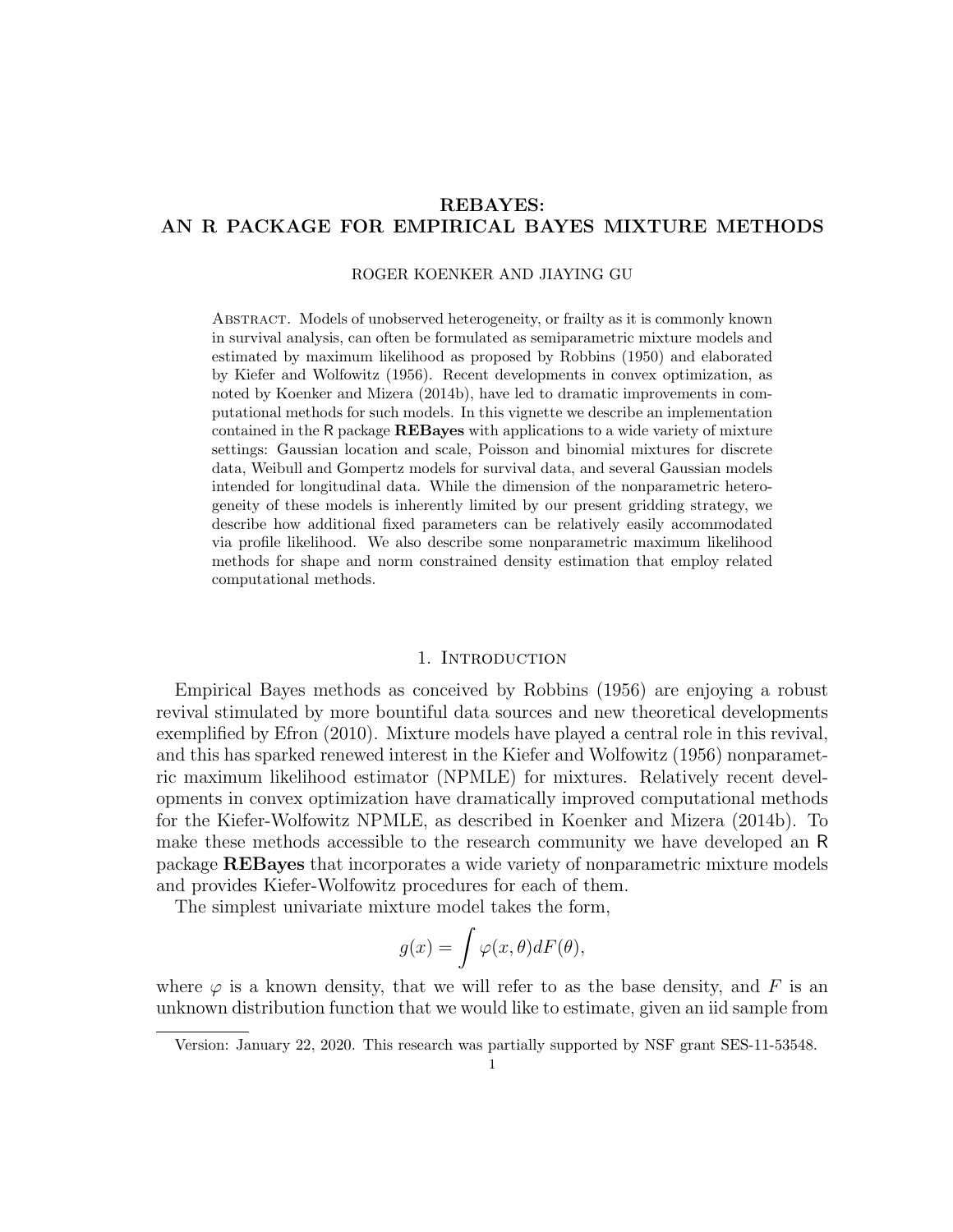the mixture density g. The most familiar example would be the Gaussian location model with  $\varphi$  standard Gaussian, so,

$$
g(x) = \int \varphi(x - \mu) dF(\mu).
$$

This is the standard Gaussian sequence model and has been studied in many simulation experiments, including Johnstone and Silverman (2004), Martin and Walker (2014) and Castillo and van der Vaart (2012), and employed in many – typically genomic – applications. The objective of such analyses is a compound decision problem: Given an exchangeable sample,  $X_1, \ldots, X_n$  estimate the corresponding  $\mu_1, \ldots, \mu_n$  subject to quadratic loss. As noted by Robbins (1956) this yields the optimal Bayes rule,

(1) 
$$
\mathbb{E}(\mu|x) = x + g'(x)/g(x).
$$

Efron (2011) calls this Tweedie's formula since Robbins attributes it to M.C.K. Tweedie, however it appears earlier in Dyson (1926) who credits it to the English astronomer Arthur Eddington. To turn this into a practical shrinkage formula we obviously need to choose an estimator for the mixture density  $g$ . Much of the earlier literature on this problem may be viewed as offering parametric empirical Bayes proposals in which  $F$  is specified up to a finite dimensional vector of hyperparameters. Prominent examples of this parametric strategy would be the EbayesThresh package described in Johnstone and Silverman (2004) and Johnstone and Silverman (2005), and the recent work of Efron (2016) and Efron (2010). In Gu and Koenker (2016a) we have made some comparisons with nonparametric Bayes procedures based on the Dirichlet process prior using the DPpackage of Jara et al. (2011). In our limited experience this leads to similar estimates of the mixing distribution as those of the NPMLE provided that the concentration parameter of the Dirichlet is small. See Liu (1996) for another comparison of Dirichlet and NPMLE methods.

More recently interest has focused on nonparametric estimation of the mixing distribution as in Efron (2011), Brown and Greenshtein (2009) and Jiang and Zhang (2009). The latter authors proposed using the Kiefer-Wolfowitz NPMLE to estimate  $F$ , and thereby q, and then to use the Tweedie formula. The main drawback of this proposal was the painfully slow convergence of the fixed point iteration of the EM algorithm used to compute the NPMLE. Koenker and Mizera (2014b), observing that the discretization suggested by Jiang and Zhang (2009) produced a convenient, finite dimensional convex optimization problem showed that the NPMLE could be implemented much more efficiently by standard interior point methods. In the next section we will briefly describe this implementation, and then turn to descriptions of various applications. Other recent applications of the REBayes package may be found in Dicker and Zhao (2016) and Jiang and Zhang (2015).

The extensive literature on estimating finite mixture models, that is models with a prespecified number of parametric components, faces a number of challenging problems: potentially unbounded and multi-modal likelihoods, lack of identifiability, as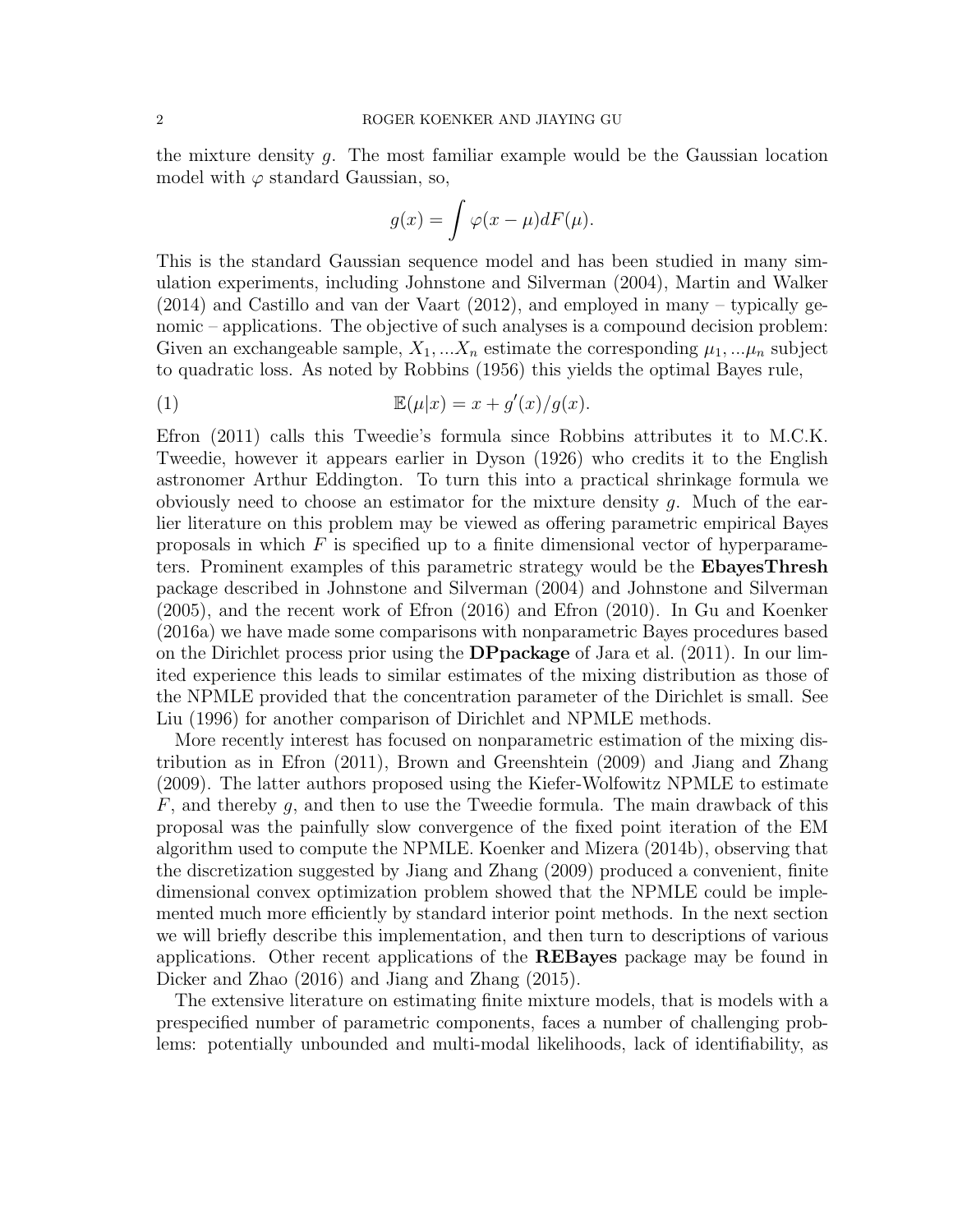well as selection of the number of components. The Kiefer and Wolfowitz NPMLE enjoys several important advantages over these finite mixture models. Because it is formulated as a discretized convex optimization problem, it is automatically assured to produce a unique solution with both the location and associated mass of the mixture components determined by the optimization of the likelihood. Positivity of the mass associated with mixture components also ensures a strong form of parsimony as we shall see, so the mixture distribution is encoded by a relatively simple discrete mixing distribution. In the next section we will describe our implementation of the Kiefer-Wolfowitz NPMLE, further details are provided in Koenker and Mizera (2014b). As a practical matter the optimization requires an algorithmic approach capable of dealing with a quite general class of additively separable likelihoods optimized subject to both linear equality and inequality constraints. For this purpose we have found the Mosek environment of Andersen (2010), and the associated R interface Rmosek of Friberg (2012) to be highly efficient and reliable. Koenker and Mizera (2014a) provide a broader survey of convex optimization methods for the R environment, including a brief mention of some basic REBayes functionality and further details regarding the general capabilities of Mosek. Installation of Mosek and Rmosek are described in detail in the Readme file in the "inst" directory of the REBayes package. Various options controlling Mosek optimizing behavior can be passed via the REBayes fitting functions. Among these rtol and verb that control the convergence tolerance and the verbosity of the optimization printed output are most frequently useful. While we have endeavored to choose sensible default values for these and other parameters some experimentation may be required in unusual cases.

### 2. Computation of the Kiefer-Wolfowitz NPMLE

It is easy to see that the primal problem

(2) 
$$
\min_{F \in \mathcal{F}} \{-\sum_{i=1}^n \log g(x_i) \mid g(x_i) = \int \varphi(x_i, \theta) dF(\theta), \ i = 1, ..., n\},\
$$

where  $\mathcal F$  denotes the set of all mixing distributions, is a convex program. We seek to minimize a strictly convex objective function subject to linear equality constraints over the convex set,  $\mathcal{F}$ . The dual formulation of the problem is also illuminating.

**Theorem 1.** (Koenker and Mizera (2014b)) The solution,  $\hat{F}$ , of (2) exists, and is an atomic probability measure, with not more than n atoms. The locations,  $\hat{\mu}_j$ , and the masses,  $\hat{f}_j$ , at these locations can be found via the following dual characterization: the solution,  $\hat{\nu}$ , of

(3) 
$$
\max \{ \sum_{i=1}^n \log \nu_i \mid \sum_{i=1}^n \nu_i \varphi(Y_i, \mu) \leq n \text{ for all } \mu \}
$$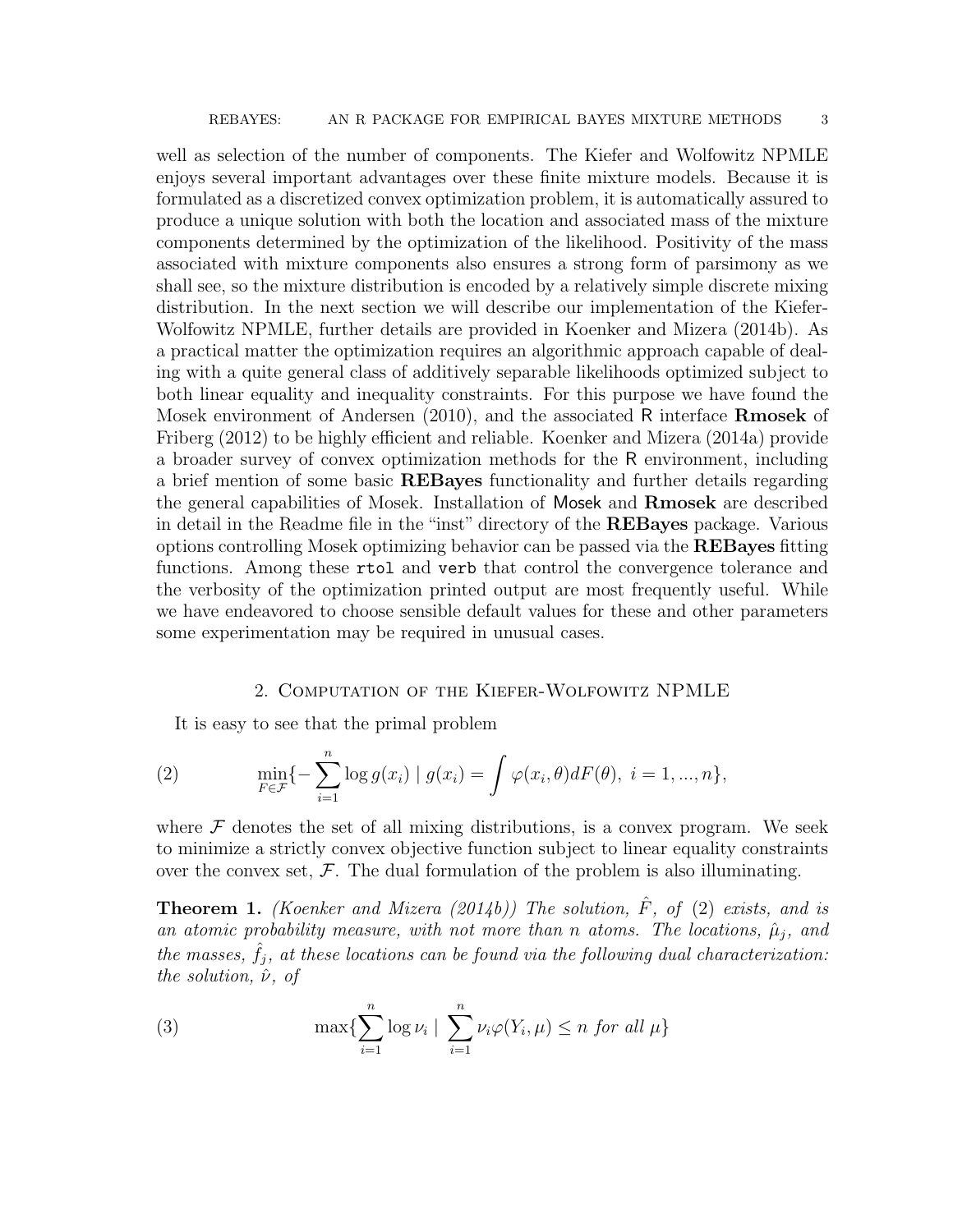satisfies the extremal equations (n equations in less than n variables)

(4) 
$$
\sum_{j} \varphi(Y_i, \hat{\mu}_j) \hat{f}_j = \frac{1}{\hat{\nu}_i},
$$

and  $\hat{\mu}_j$  are exactly those  $\mu$  where the dual constraint is active—that is, the constraint function in  $(3)$  is equal to n.

The dual formulation reduces the objective function to a simple finite dimensional sum, albeit now with an infinite dimensional constraint. The upper bound of  $n$  on the number of atoms, established under slightly stronger conditions by Lindsay (1983), encourages us in the quest for a discrete formulation. We should hasten to add that we have no assurances about where these atoms occur, in particular it is clear already from an example in Laird (1978) that they need not occur at the observed  $x_i$ . Laird (1978) proposed using the EM algorithm to solve a discretization of the primal problem (2) and subsequent authors, notably Heckman and Singer (1984) and Jiang and Zhang (2009), have followed her lead. However, as has been frequently observed, EM can be quite lethargic in its pursuit of the optimum. Koenker and Mizera (2014b) describe some comparisons of a fixed point EM algorithm with the interior point method implemented in Mosek. For a relatively small Gaussian location mixture problem with  $n = 200$  and a grid of 300 points for the mixing distribution for  $\mu$ , the interior point method produced a very precise solution in about 1 second and 15 iterations, while after 10 minutes and 100,000 iterations the EM algorithm was still struggling to obtain the same accuracy as the interior point solution.

In our discrete formulation we consider a fixed grid,  $\{u_1, ..., u_m\}$ , of potential support points for the mixing distribution,  $F$ . Typically,  $m$  is a few hundred, and the grid is equally spaced, but this can be easily adapted to particular applications. We denote by A an n by m matrix, with the elements  $\varphi(Y_i, u_j)$  in the *i*-th row and j-th column. The discrete version of the primal problem is then,

$$
\min_{f \in \mathbb{R}^m} \{-\sum_{i=1}^n \log(g_i) \mid Af = g, \ f \in \mathcal{S}\},\
$$

where S denotes the unit simplex in  $\mathbb{R}^m$ , i.e.,  $S = \{s \in \mathbb{R}^m | 1^{\top} s = 1, s \geq 0\}$ . So  $f_j$  denotes the estimated mixing density estimate  $\hat{f}$  evaluated at the grid point  $u_j$ , and  $g_i$  denotes the estimated mixture density estimate,  $\hat{g}$ , evaluated at  $Y_i$ . In our experience it is somewhat more efficient to solve the corresponding dual problem,

$$
\max_{\nu \in \mathbb{R}^n} \{ \sum_{i=1}^n \log \nu_i \mid A^\top \nu \le n \mathbb{1}_m, \ \nu \ge 0 \},\
$$

and subsequently recover the primal solution. In the REBayes package we have implemented this dual solution method for a wide variety of mixture problems that we will describe in subsequent sections. It is frequently convenient to consider weighted MLE formulations so REBayes fitting functions make some provision for weights.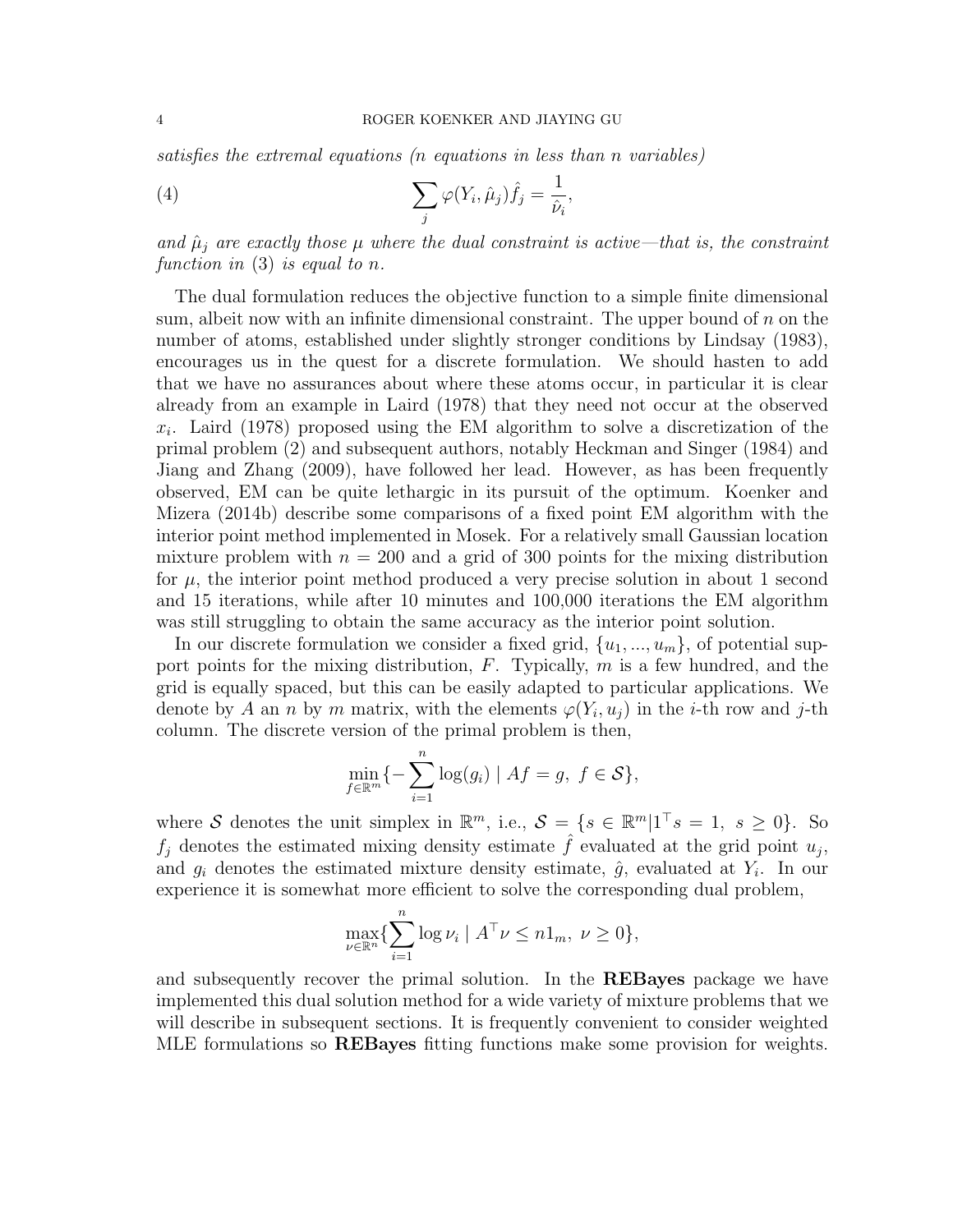The implementation relies heavily on the Mosek optimization software of Andersen (2010) and its R interface package Rmosek, Friberg (2012).

## 3. Gaussian mixture models

Gaussian mixture models are a natural point of departure for application of the foregoing methods. We will begin by describing usage in the simplest Gaussian sequence models. Some connections to multiple testing are described in the following subsection. Gaussian scale mixtures are then considered, followed by some brief remarks on Gaussian longitudinal models where heterogeneity in both location and scale comes into play. The section concludes with a cautionary parable concerning Gaussian location-scale mixtures in non-longitudinal settings.

3.1. Needles in haystacks. To illustrate our methods in the simplest possible setting, consider the simulation framework of Johnstone and Silverman (2004): we have  $X_i \sim \mathcal{N}(\mu_i, 1), i = 1, ..., n$ , with s of the  $\mu_i = \mu_0 \neq 0$  and the remainder,  $\mu_i = 0$ . When s is reasonably large relative to n and  $\mu_0$  is well separated from zero, then it should be easy to distinguish the two mass points of the mixture. Suppose we take  $n = 1000$  and  $s = 100$  with  $\mu_0 = 2$  then the mixture density looks like that illustrated in in the left panel of Figure 1. In the middle panel of the figure we plot the NPMLE estimate of the mixing "density," which puts most of the mass near zero, and the remainder at a value slightly greater than two. The reader is encouraged to repeat this exercise to gauge the reliability of the NPMLE procedure with the R code reproduced below. Finally, in the right panel we illustrate the Bayes rule for predicting  $\mu_i$  given observations at various values between  $-5$  and  $+6$ . It may be noted that not only are observations below zero shrunken aggressively toward zero, but observations above two are also shrunken toward the estimated prior mass point near two. Observations between zero and two are, given the estimated mixing distribution, more ambiguous and the Bayes rule must account for both mass points in computing its conditional expectation.

```
R> # A simple Gaussian mixture model
R> par(mfrow = c(1,3))
R > x \le - \text{seq}(-5, 6, \text{ by } = 0.05)R> plot(x, 0.9 * dnorm(x,0) + 0.1 * dnorm(x,2), type = "1",
+ xlab = "x", ylab = expression(g(x)), main = "")R > y \leftarrow rep(c(0,2), times = c(900,100)) + rnorm(1000)R > z \leftarrow GLmix(y)R> plot(z, xlab = expression(mu), ylab = expression(f(mu)), main = "")
R> plot(x, predict(z,x), type = "1", ylab = expression(delta(x)))
```
The Tweedie shrinkage strategy depicted in Figure 1 is effective not only in shrinking the observations with  $\mu_i = 0$  toward zero, but also in shrinking the non-null  $\mu_i = 2$ observations toward two. This helps to explain the good performance of the NPMLE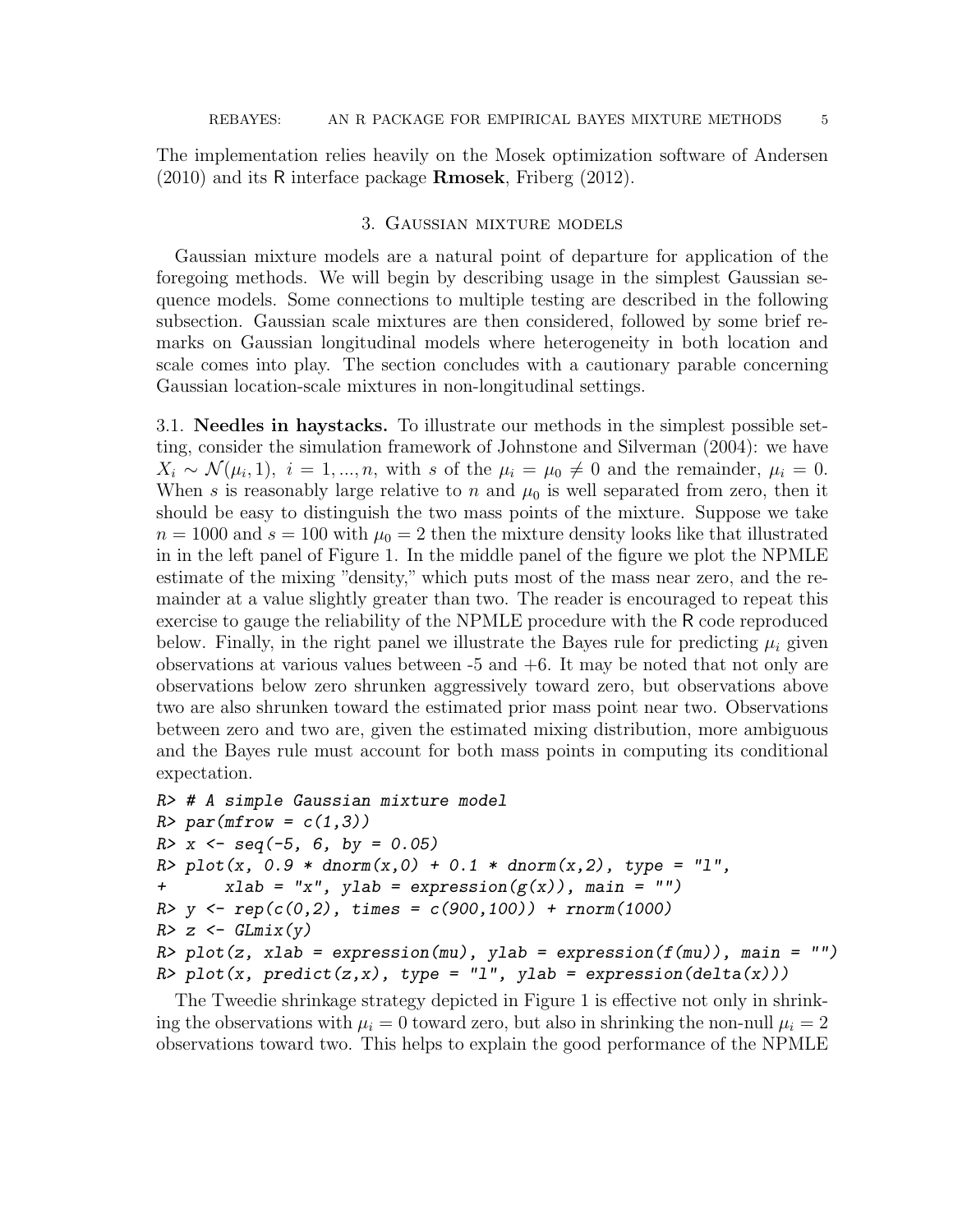

Figure 1. Kiefer Wolfowitz Estimation of a Gaussian Location Mixture: The left panel is the (unknown) two component mixture density, the middle panel is the estimated NPMLE mixing density and the right panel is the estimated Bayes rule for predicting  $\hat{\mu} = \delta(x)$  based on seeing an observation  $x$ .

described in Koenker (2014) relative to the thresholding and parametric empirical Bayes procedures of Johnstone and Silverman (2004), Martin and Walker (2014) and Castillo and van der Vaart (2012). These competitors are quite good at shrinking the null observations toward zero, unlike the NPMLE they know that there is mass at zero, but they tend to leave the non-null observations alone and this tends to inflate their mean squared error. This observation raises the natural question how would the NPMLE do when the non-null observations came from a more diffuse distribution?

In Figure 2 we illustrate similar performance for a Gaussian location mixture in which 200 of the 1000 observations have  $\mu_i$ 's drawn from a  $\mathcal{N}(2,1)$  distribution. The true mixture density looks quite similar to the prior example, but the NPMLE now identifies three distinct mass points, one large one near zero, a smaller one near two and a very small mass point at about 4.5. The Bayes rule is still quite sure that negative  $x_i$  should be pulled toward zero, and observations near two are nudged toward two. But despite its small mass the upper mass point of the estimated mixing distribution exerts a substantial effect. Only when we see extremely large observations bigger than 4.5 are they pulled back toward this largest mass point. This example is considerably more challenging than the previous one, but nevertheless the empirical Tweedie formula produced by the NPMLE provides a reasonable approach.

```
R> # Another simple Gaussian mixture model
R > par(mfrow = c(1,3))R > x < - \text{seq}(-5, 7, \text{ by } = 0.05)R> plot(x, 0.8 * donor(x, 0) + 0.2 * donor(x, 2, sqrt(2)), type = "1",
```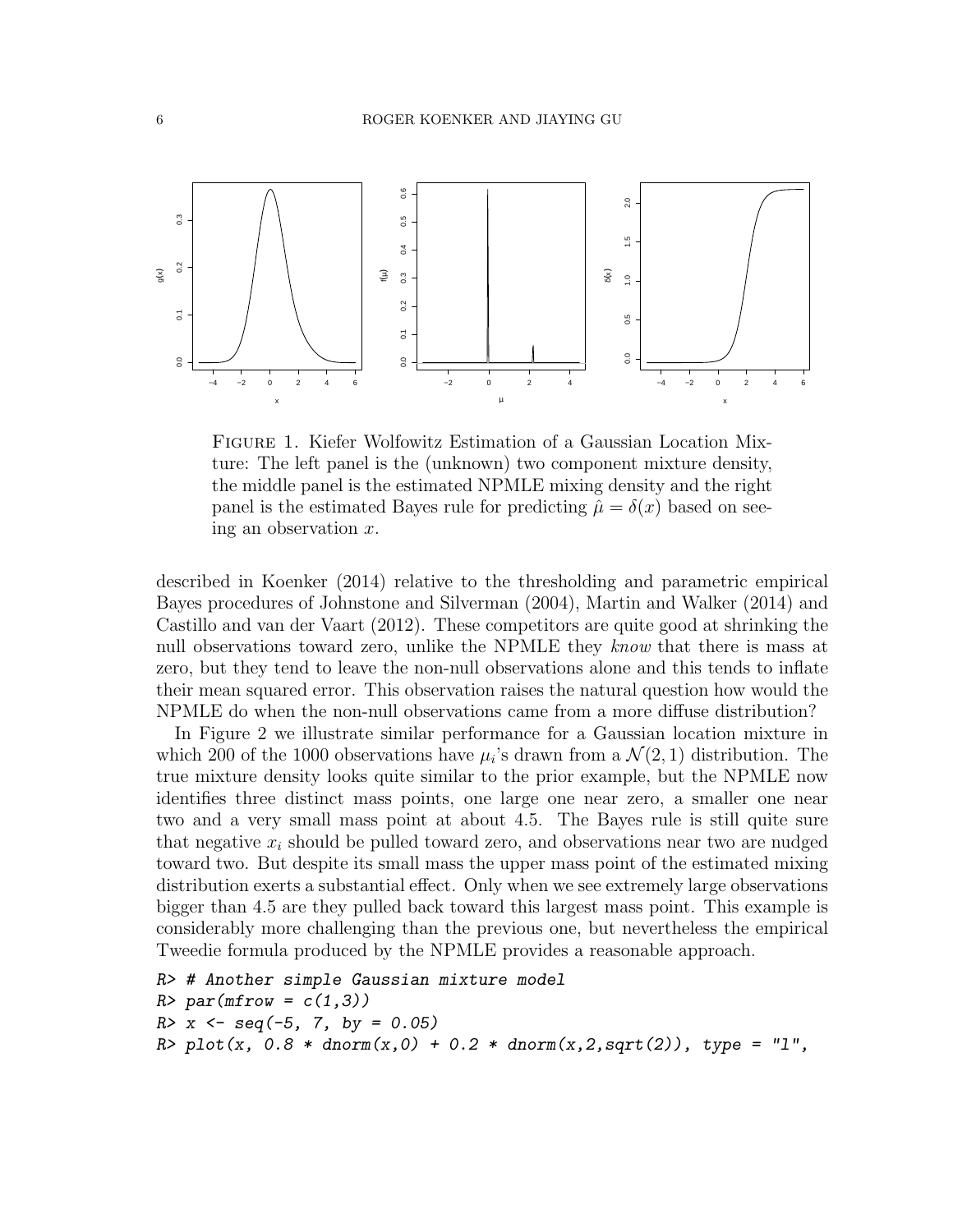

Figure 2. Kiefer Wolfowitz Estimation of a Gaussian Location Mixture: The left panel is the (unknown) mixture density, the middle panel is the estimated NPMLE mixing density and the right panel is the estimated Bayes rule for predicting  $\hat{\mu} = \delta(x)$  based on seeing an observation x.

```
+ xlab = "x", ylab = "g(x)", main = "")R > y \leftarrow c(rep(0,800), rnorm(200, 2)) + rnorm(1000)R > z \leftarrow GLmix(y)R> plot(z, xlab = expression(mu), ylab = expression(f(mu)), main = "")
R> plot(x, predict(z,x), type = "1", ylab = expression(delta(x)))
```
In the foregoing examples we have employed the posterior mean as a prediction assuming implicitly that we faced quadratic loss, however it is straightforward to adopt other loss functions and provide alternative predictions. For GLmix fitted objects predict.GLmix allows the user to specify posterior median or posterior modal prediction by setting the argument Loss equal to 1 or 0, respectively. If Loss is specified as a value  $\tau$  between zero and one, predictions return the posterior  $\tau$ th quantile. Empirical Bayes posterior quantile prediction is considered in Mukherjee et al. (2016) although they restrict attention to linear shrinkage rules. They reference a large literature on the so-called "newsvendor" problem going back to Edgeworth (1888) that motivates the quantile loss function. Analogous predict functions are also available for Poisson, i.e. Pmix, and binomial, i.e. Bmix, fitted objects.

3.2. Gaussian mixtures and multiple testing. Robbins (1951) introduced compound decision making with the following (deceptively) simple problem. Suppose we observe,

(5) 
$$
Y_i = \theta_i + u_i, \quad i = 1, \cdots, n,
$$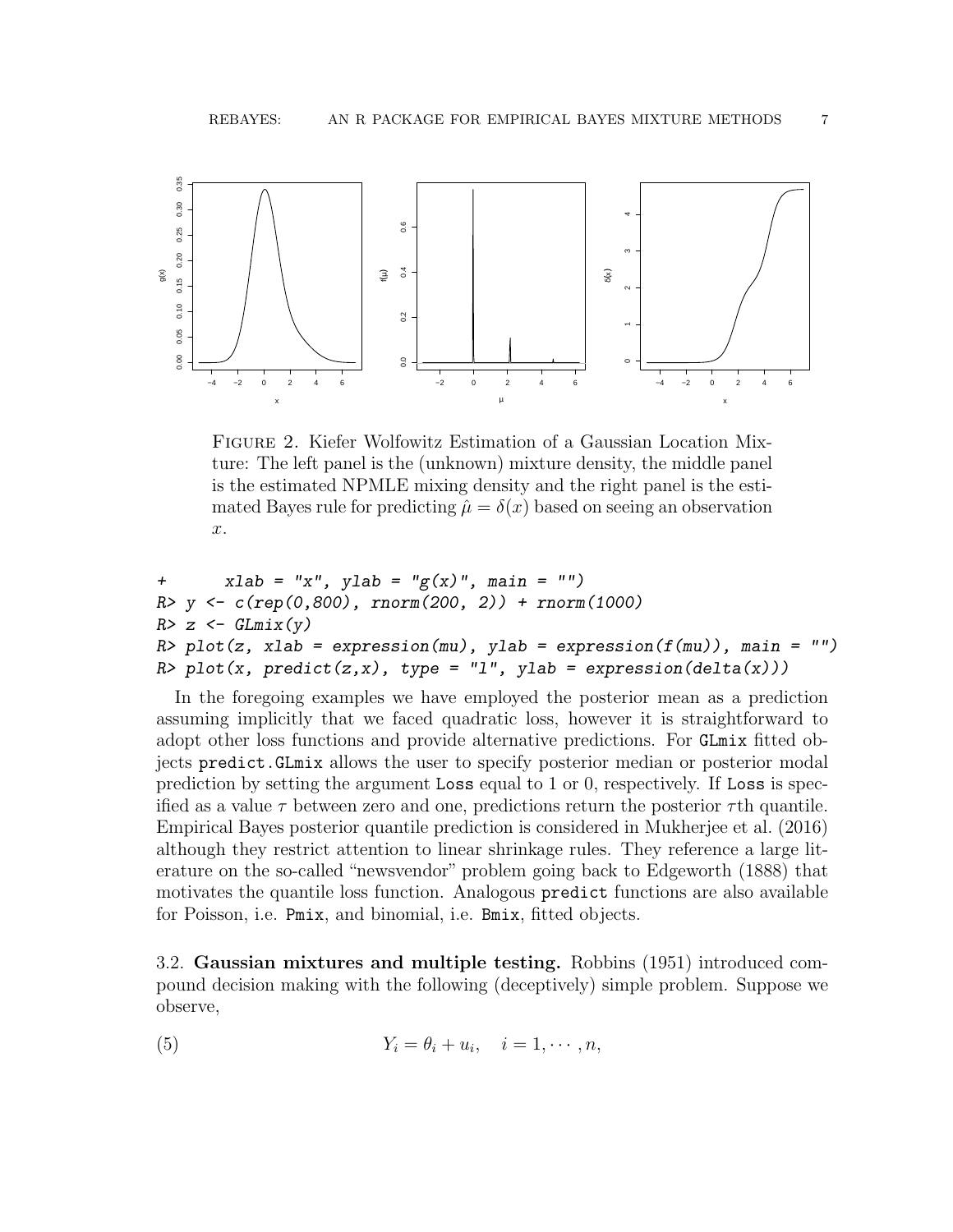with  $\{u_i\}$  iid standard Gaussian, and we know that the  $\theta_i$  take values  $\pm 1$ . The objective is to estimate the *n*-vector,  $\theta \in \{-1, 1\}^n$  subject to  $\ell_1$  loss,

$$
L(\hat{\theta}, \theta) = n^{-1} \sum_{i=1}^{n} |\hat{\theta}_i - \theta_i|.
$$

He observes that when  $n = 1$  the least favorable version of the problem occurs when we assume that the  $\theta_i$ 's are drawn as independent Bernoulli's with probability  $p = 1/2$ that  $\theta_i = \pm 1$ , and then he proceeds to show that this remains true for the general "compound decision" problem with  $n \geq 1$ . The minimax decision rule is thus,

$$
\delta_{1/2}(y) = \text{sgn}(y)
$$

and yields constant risk,

$$
R(\delta_{1/2}, \theta) = \mathbb{E}L(\delta_{1/2}(Y), \theta) = \Phi(-1) \approx 0.1586,
$$

irrespective of p. And yet, something feels wrong with this procedure. If we saw mostly positive  $Y_i$ 's wouldn't we begin to think that  $p \neq 1/2$ ? Why are we so attached to the worst case scenario? Exploiting the common structure of the  $n$  problems, Robbins suggests *estimating* p by  $\hat{p} = (\bar{y} + 1)/2$ . Given this method of moments estimate of  $p$ , he suggests plugging it into the decision rule,

$$
\delta_p(y) = \text{sgn}(y - 1/2\log((1-p)/p)),
$$

a procedure that follows immediately from the requirement that,

$$
P(\theta = 1 | x, p) = \frac{p\varphi(x - 1)}{p\varphi(x - 1) + (1 - p)\varphi(x + 1)},
$$

exceeds one half, that is, that the posterior median of  $\theta$  be 1. This prototype empirical Bayes procedure sacrifices a little in performance when  $p$  is really near  $1/2$ , but achieves substantial gains in performance when  $p$  differs substantially from  $1/2$ . Of course, when n is large,  $\hat{p} \to p$ , so we have a form of asymptotic optimality.

The link to the multiple testing literature for the Robbins problem is immediately clear since estimation of  $\theta \in \{-1,1\}^n$  is essentially a testing problem in which we have weighed false discovery and false non-discovery equally. If we treat  $\theta = -1$ as the null hypothesis and  $\theta = 1$  as the alternative, a p-value procedure based on  $T_i = 1 - \Phi(X_i + 1)$  with cutoff  $\Phi(-1)$  the decision rule,

$$
\delta_p(T) = \text{sgn}(\Phi(-1) - T)
$$

is equivalent to the minimax rule,  $\delta(x) = \text{sgn}(x)$ . If, instead, we would like to fix the marginal false discovery rate (mFDR) at some level and optimize marginal false nondiscovery rate  $(mFNR)$  a modified p-value cutoff can be constructed, and this would be equivalent to replacing our symmetric  $\ell_1$  loss for the estimation/classification problem by an asymmetric linear loss.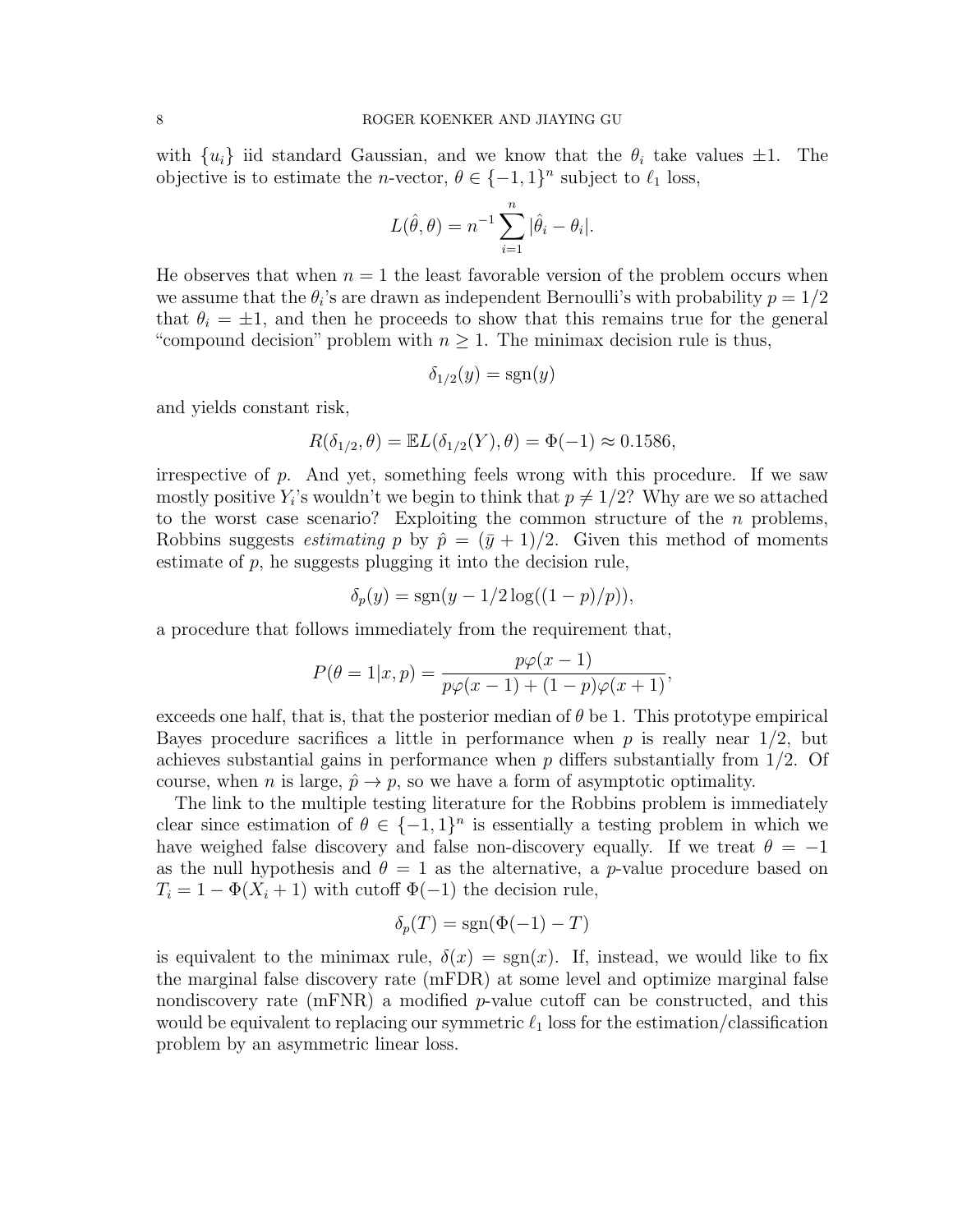A p-value testing procedure that is equivalent to the empirical Bayes rule estimator described earlier for the Robbins problem can also be constructed. Under the null that  $X_i \sim \mathcal{N}(-1, 1), T_i = 1 - \Phi(X_i + 1) \sim U[0, 1],$  while if  $X_i \sim \mathcal{N}(1, 1),$ 

$$
\mathbb{P}(T_i < u) = \mathbb{P}(X_i + 1 > \Phi^{-1}(1 - u)) = 1 - \Phi(\Phi^{-1}(1 - u) - 2).
$$

Thus, under the null, the density of T is  $f_0(t) \equiv 1$ , and under the alternative,

$$
f_1(t) = \varphi(\Phi^{-1}(1-t) - 2) / \varphi(\Phi^{-1}(1-t)),
$$

and the posterior probability of  $\theta_i = 1$  given  $t_i$  and assuming for the moment that the unconditional probability,  $p = \mathbb{P}(\theta_i = 1)$  is known, is given by,

$$
\mathbb{P}(\theta = 1|t, p) = \frac{pf_1(t)}{pf_1(t) + (1-p)f_0(t)}.
$$

Under symmetric loss we were led to the posterior median so  $\hat{\theta}_i = 1$  if  $\mathbb{P}(\theta_i = 1 | T_i, p) >$  $1/2$ , which is equivalent to the *p*-value rule,

$$
T_i < 1 - \Phi(1 + 0.5\log((1 - p)/p)).
$$

Again, we are led back to the problem of estimating  $p$ . In these two point mixture problems  $\ell_1$  loss is equivalent to 0−1 loss since the median and the mode are identical.

In Gu and Koenker (2016b) we explore some extensions of this simple setting to several other multiple testing problems. We first consider a grouped setting in which we have,

$$
Y_{ij} = \theta_{ij} + u_{ij}, \quad i = 1, \cdots, n, \quad j = 1, \cdots, m,
$$

with  $\{u_{ij}\}\$ iid standard Gaussian as before, and  $\theta_{ij} = 1$  with probability  $p_i$  and  $\theta_{ij} = -1$  with probability  $1 - p_i$ , and independent over  $j = 1, \dots, m$ . In this framework we can consider "group specific"  $p_i$  that vary within the full sample yielding a nonparametric mixture problem. In the multiple testing context this grouped model has been considered by Efron (2008) and Sun and Cai (2007) among others. This formulation leads us back to the Kiefer and Wolfowitz NPMLE. We also consider abandoning the rather implausible assumption that we know the support points of the  $\theta$ 's. This allows us to consider multiple testing rules for more realistic settings with both composite null and alternatives. Comparing performance of these rules with the empirical characteristic function procedures of Sun and McLain (2012) shows very favorable performance.

3.3. Gaussian scale mixtures. Gaussian scale mixtures can be estimated in much the same way that we have described for location mixtures. Suppose we now observe an unbalanced panel,

$$
y_{it} = \sqrt{\theta_i} u_{it}, \quad t = 1, \cdots, m_i, \quad i = 1, \cdots, n
$$

with  $u_{it} \sim \mathcal{N}(0, 1)$ . Sufficiency reduces the sample to *n* observations on  $S_i =$  $m_i^{-1} \sum_{t=1}^{m_i} y_{it}^2$ , and thus  $S_i$  has a gamma distribution with shape parameter,  $r_i = m_i/2$ ,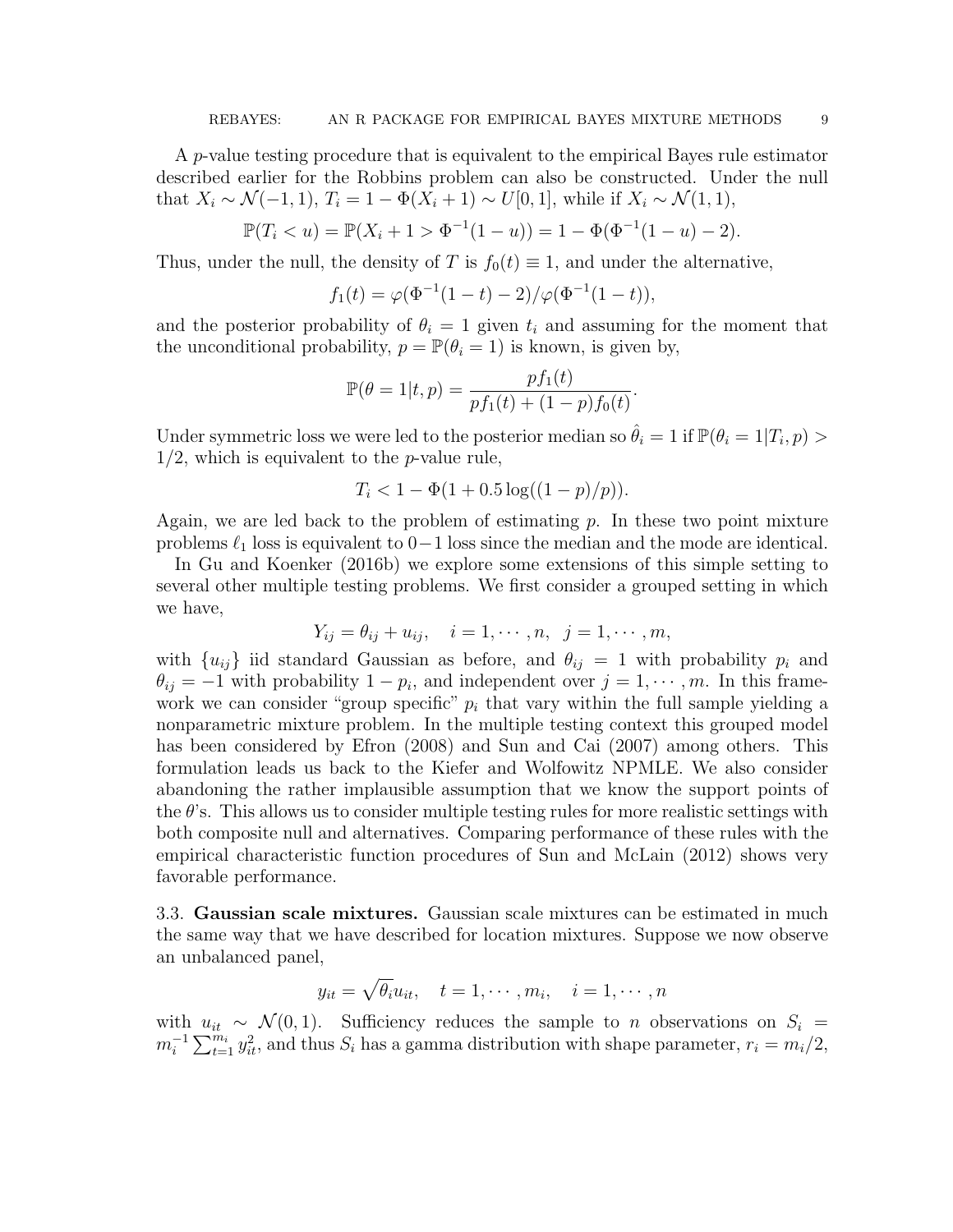and scale parameter  $\theta_i/r_i$ , i.e.,

$$
\gamma(S_i|r_i, \theta_i/r_i) = \frac{1}{\Gamma(r_i)(\theta_i/r_i)^{r_i}} S_i^{r_i - 1} \exp\{-S_i r_i/\theta_i\},\
$$

and the marginal density of  $S_i$  when the  $\theta_i$  are iid from F is

$$
g(S_i) = \int \gamma(S_i|r_i, \theta/r_i) dF(\theta).
$$

Estimation of  $F$  proceeds as in the location mixture setting except that now the matrix A has typical element  $\gamma(S_i|\theta_j)$  with  $\theta_j$ 's constituting a fine grid covering the support of the sample  $S_i$ 's. This can be implemented in **REBayes** with the function GVmix, which may be seen as a general procedure for scale mixtures of  $\chi^2$ . A yet more general procedure for scale mixtures of gamma random variables is provided by the function gammamix. Robbins (1982) contains an early discussion of parametric empirical Bayes methods for scale mixture of Gaussians, van der Vaart (1996) considers the semiparametric efficiency for the same model with an additional unknown location parameter. The scale mixture of Gaussians is also a crucial building block for the more general location-scale mixture we have considered in the longitudinal setting.

An application of the Gaussian scale mixture procedure is described in Koenker (2013) where a simple bivariate linear regression model,

$$
Y_i = \beta_0 + x_i \beta_1 + U_i
$$

is considered. The  $u_i$  are assumed to be generated iidly from a scale mixture of Gaussians, so  $U_i^2$  have mixture density,

$$
g(v) = \int_0^\infty \gamma(v|\theta) dF(\theta)
$$

where  $\theta = \sigma^2$ , and  $\gamma$  is the  $\chi^2(1)$  density with free scale parameter  $\theta$ ,

$$
\gamma(v|\theta) = \frac{1}{\Gamma(1/2)\sqrt{2\theta}} v^{-1/2} \exp(-v/(2\theta))
$$

Given a preliminary estimate of the  $\beta$  parameters we can estimate the mixing distribution F based on the sample of  $\hat{u}_i^2$ 's, and this in turn can be used to estimate the score function,

$$
\hat{\psi}(u) = (-\log \hat{g}(u))' = \frac{\int u\varphi(u/\sigma)/\sigma^3 d\hat{F}(\sigma)}{\int \varphi(u/\sigma)/\sigma d\hat{F}(\sigma)},
$$

used to reestimate  $\beta$ . Iterating this procedure may be seen as our first encounter with Kiefer-Wolfowitz profile likelihood and can be shown to achieve an asymptotically fully efficient regression estimator for the class linear models with iid scale mixture of Gaussian errors.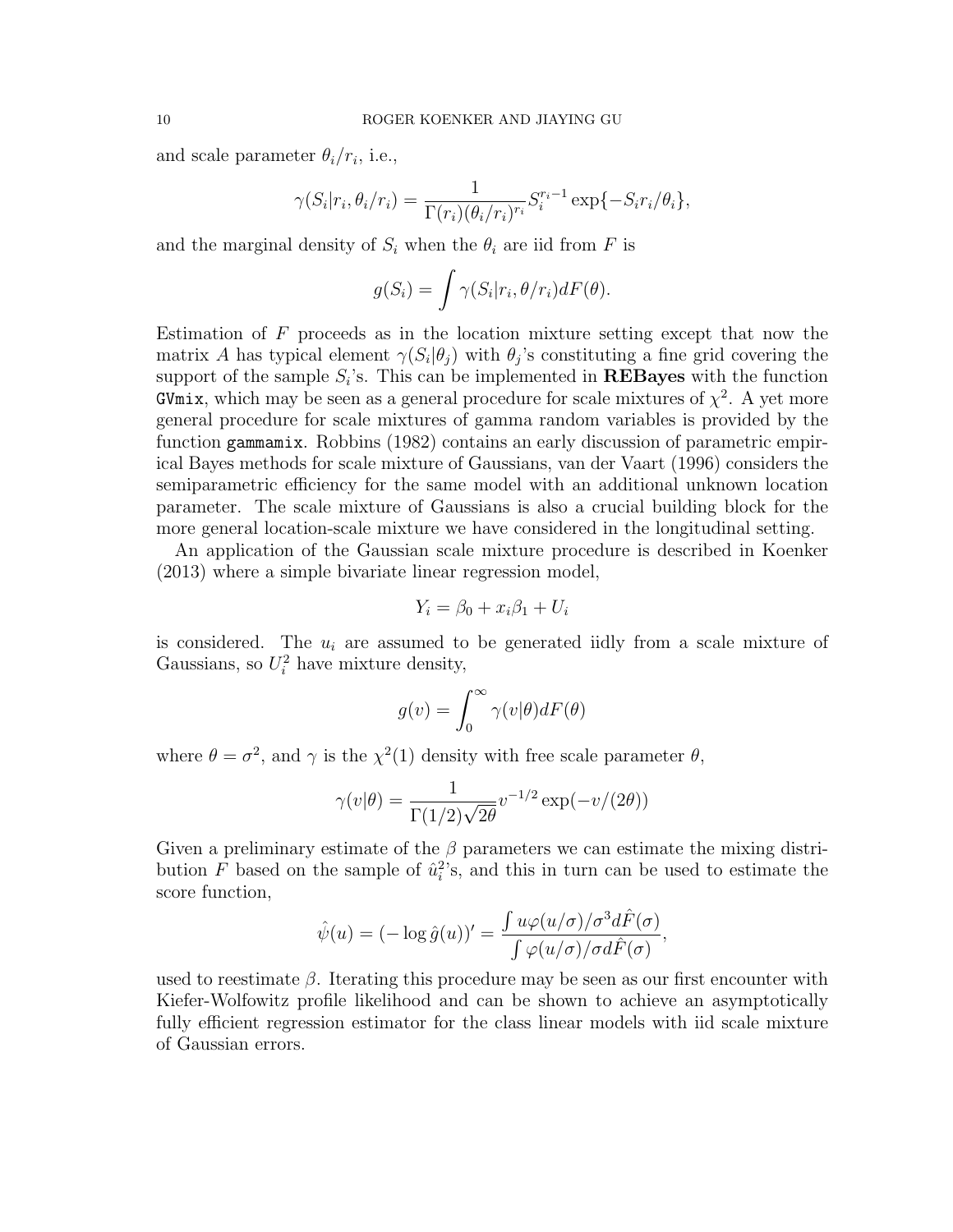3.4. Longitudinal Gaussian models. Longitudinal data allow us to explore heterogeneity in both location and scale for Gaussian Models. Let's begin by considering the model,

$$
y_{it} = \alpha_i + \sqrt{\theta_i} u_{it}, \quad t = 1, \cdots, m_i, \quad i = 1, \cdots, n
$$

with  $u_{it} \sim \mathcal{N}(0, 1)$ . We will provisionally assume that  $\alpha_i \sim F_\alpha$  and  $\theta_i \sim F_\theta$  are independent. Again, we have sufficient statistics:

$$
\bar{y}_i | \alpha_i, \theta_i \sim \mathcal{N}(\alpha_i, \theta_i / m_i)
$$

and

$$
S_i|r_i, \theta_i \sim \gamma(S_i|r_i, \theta_i/r_i),
$$

where  $r_i = (m_i - 1)/2$ ,  $S_i = (m_i - 1)^{-1} \sum_{t=1}^{m_i} (y_{it} - \bar{y}_i)^2$ , and the log likelihood becomes,

$$
\ell(F_{\alpha}, F_{\theta}|y) = K(y) + \sum_{i=1}^{n} \log \int \int \gamma(S_i|r_i, \theta/r_i) \sqrt{m_i} \phi(\sqrt{m_i}(\bar{y}_i - \alpha_i) / \sqrt{\theta}) / \sqrt{\theta} dF_{\alpha}(\alpha) dF_{\theta}(\theta).
$$

Since the scale component of the log likelihood is additively separable from the location component, we can solve for  $\hat{F}_{\theta}$  in a preliminary step, as in the previous subsection, and then solve for the  $\hat{F}_{\alpha}$  distribution. In fact, under the independent prior assumption, we can re-express the Gaussian component of the likelihood as Student-t and thereby eliminate the dependence on  $\theta$  in the Kiefer-Wolfowitz problem for estimating  $F_{\alpha}$ . An implementation is available in the function WTLVmix of **REBayes**. Gu and Koenker (2016a) describe an application to predicting baseball batting averages in which following Brown (2008) averages are transformed to normality, and the  $\theta$ 's reflect either under or over dispersion relative to the standard binomial model. Again, profile likelihood is used to explore covariate effects embedded in this model of heterogeneity. In particular we estimate an age profile for batting prowess as a quadratic effect that peaks at age 27. Comparing predictive performance for this model we find that the independent prior NPMLE performs considerably better than its more naive competitors.

It is also possible to relax the independence assumption on the location and scale effects. In Gu and Koenker (2016c) we use longitudinal data from the Panel Study on Income Dynamics (PSID) to study models of income dynamics with an arbitrary joint distribution of location and scale heterogeneity. In these models we estimate an  $AR(1)$ effect by profile likelihood. The implementation for these models uses the function WGLVmix and requires a bivariate gridding strategy for the mixing distribution. We find that there is a distinct *negative* dependence between the  $\alpha$  (location) and  $\theta$  scale effects indicating that low "ability" individuals also tend to be high income variability people. Accounting for heterogeneity in scale has an acute effect on the estimation of the AR(1) effect reducing what is often regarded as a unit root effect to a rather mild  $\rho \approx 0.5$  effect. The Bayesian formulation of these models offers the significant additional advantage that it affords a convenient environment for forecasting future income trajectories.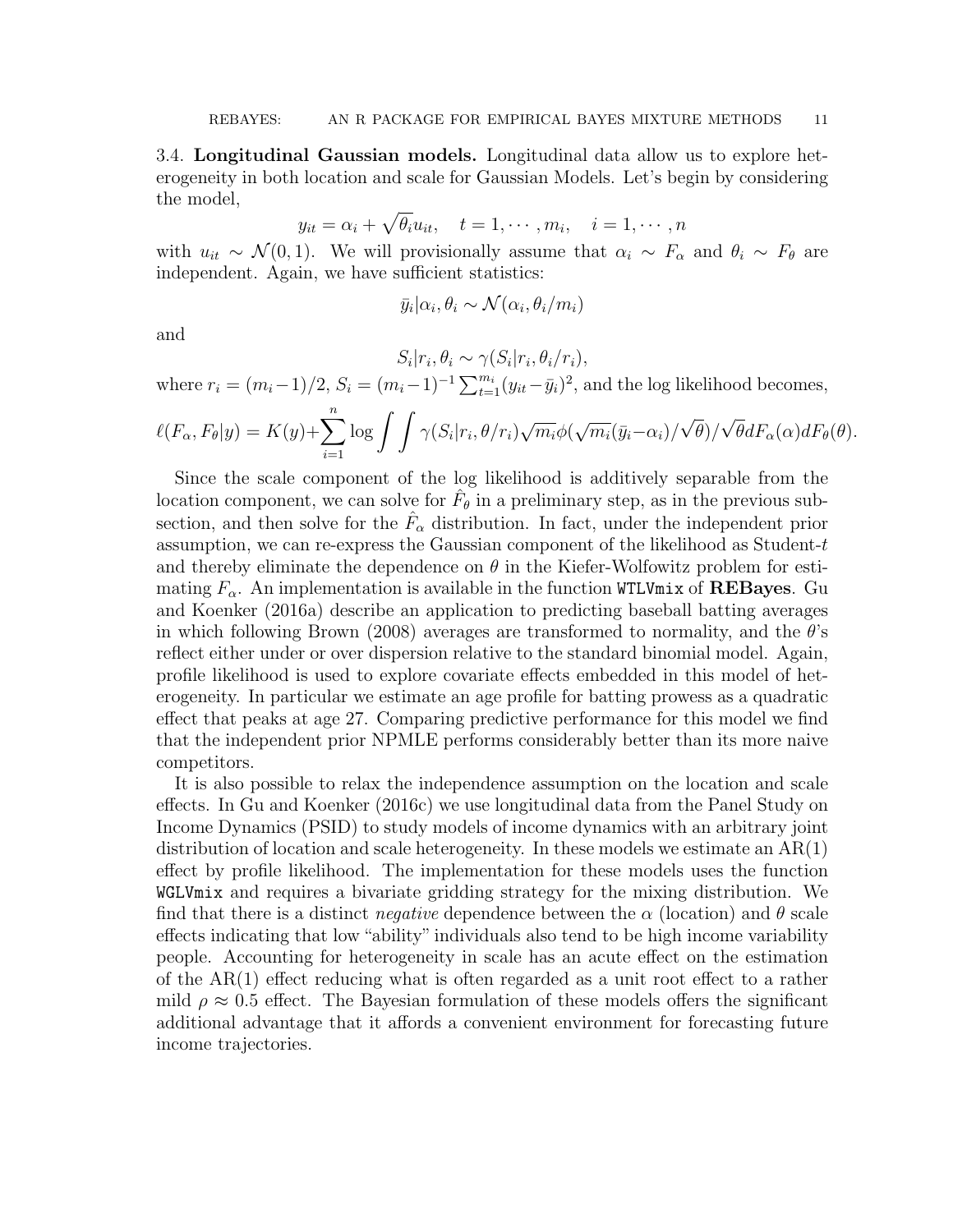3.5. The parable of the crabs: A cautionary tale. The first formal estimation of a mixture model in statistics seems to have been Karl Pearson's 1894 analysis of the ratio of "forehead breadth" to body length of 1000 crabs sampled from the Bay of Naples by the prominent biologist W.F.R. Weldon. Pearson estimated a two component normal mixture model by the method of moments, a truly heroic computational effort given the technology of the time. He allowed his two normal components to have distinct means and variances so together with the relative weight of the two components he had five parameters. Modern (EM) methods are capable of producing similar results, although they are quite sensitive to the choice of initial values. It is thus tempting to ask: Can the Kiefer-Wolfowitz NPMLE offer any further insight into such problems.

The short answer, unfortunately, is no. The immediate difficulty one encounters is that in contrast to our baseball application, or the income dynamics model, there is no longitudinal dimension to the data. All we have is a single sample, a basket of crabs. If we were to assume that we had simply a location mixture, or simply a scale mixture, it would be easy to estimate the mixing distribution with the NPMLE. But if we try to emulate Pearson and estimate a nonparametric location and scale mixture we are headed for a Dirac catastrophe. For each observation, we are entitled to assign a distinct mixing value  $\mu_i = x_i$ , corresponding to these  $\mu_i$  we are also entitled to assign a  $\sigma_i = 0$ , and to each of these points  $(\mu_i, \sigma_i) = (x_i, 0)$   $i = 1, ..., n$  we can assign mass  $1/n$ . The likelihood explodes and our mixing distribution has collapsed to the familiar empirical distribution.

The moral of this fable is this: Sorting a basket of crabs is tougher than it might seem. Kiefer and Wolfowitz knew a thing or two about this; the final paragraph of their 1956 paper points the fundamental difficulty of the location-scale Gaussian mixture model, and earlier they had already pointed out that the empirical distribution function was, itself, an MLE, of a sort. Teicher (1967) provides a more formal discussion.

### 4. Mixture models for counts

The Kiefer-Wolfowitz NPMLE can also be useful in analyzing discrete random variables such as count data where unobserved heterogeneity also arises naturally. Many applications involve count data as an object of interest: the number of patents across firms or industries, the number of hospital visits among patients, or the number of claims in insurance applications. The typical model for analyzing such data is Poisson regression. Often, however, even after accounting for observed covariates, there remains some over or under-dispersion in the data, indicating a need to introduce additional unobserved heterogeneity into the Poisson model. When handling this unobserved heterogeneity, a parametric model is typically imposed on the heterogeneity distribution in the literature. We illustrate below how the NPMLE provides a more flexible nonparametric approach for handling unobserved heterogeneity in Poisson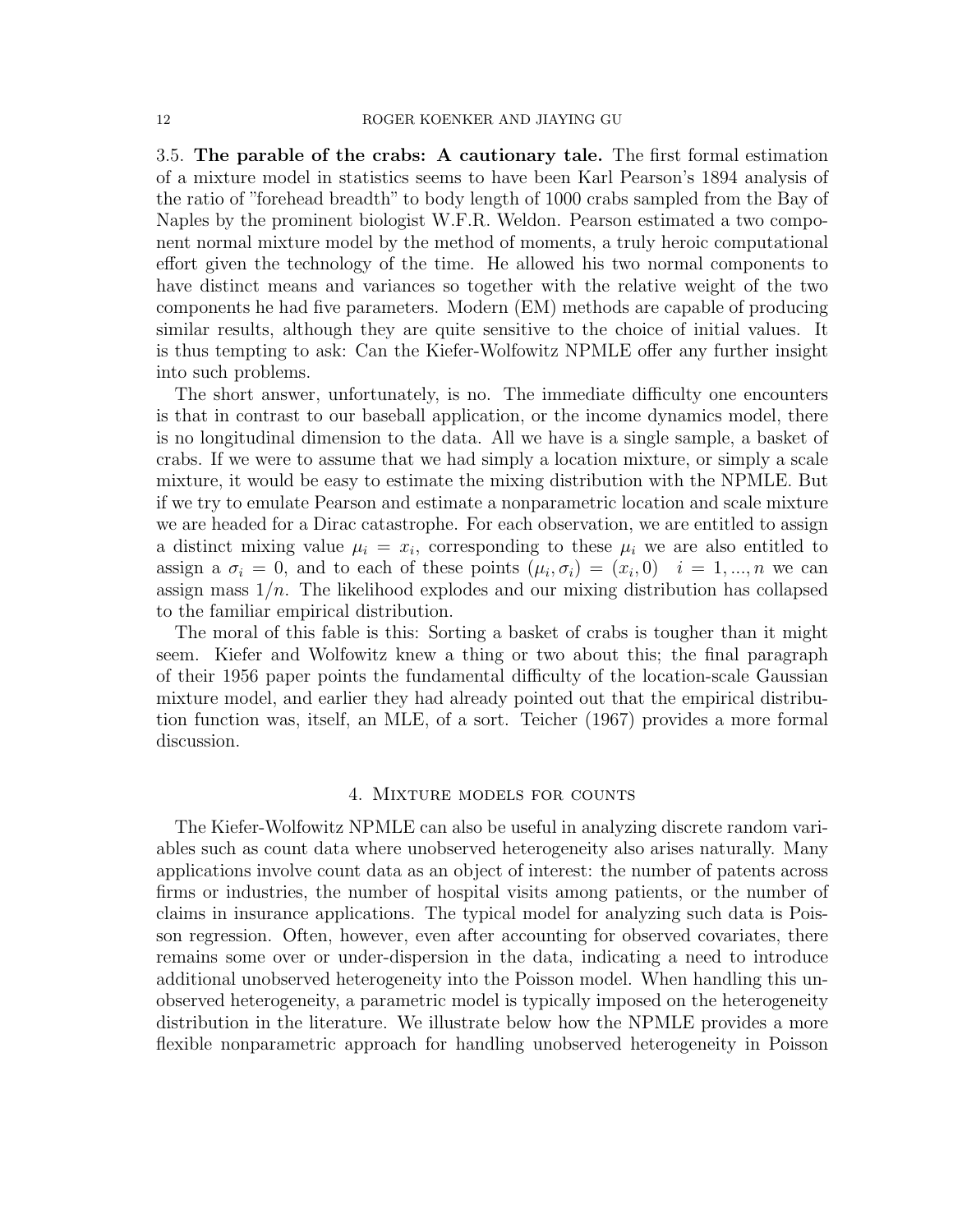models based on a model for the number of claims for a group life insurance policy. We also point out some advantages of NPMLE over the linear credibility estimators that are widely used for experience rating of insurance contracts. For a detailed discussion of credibility theory in actuarial science see Bühlmann and Gisler (2005).

Our data, first analyzed in Norberg (1989), consists of a portfolio of Norwegian workmen's group life insurance policies. The original 1125 contracts are aggregated into 72 occupational categories and consists of the total number of deaths  $X_i$  (number of claims) and the total number of years exposed to risk  $E_i$  for  $i = 1, \ldots, 72$  for each occupational group. This data is available from REBayes as data("Norberg"). Data on the 1125 individual contracts is only partially documented in Norberg (1989), so we resort to the 72 occupation group data that is documented in Haastrup (2000) and is provided in the dataset Norberg in the REBayes package. Figure 3 illustrates the histogram of the ratio of  $X_i$  and  $E_i$ .

Following Norberg  $(1989)$ , we assume a Poisson model for  $X_i$ , so conditional on iid  $\theta_i \sim G$ ,

# $X_i \sim \text{Poisson}(\theta_i E_i)$

Here  $E_i$  is renormalized by a factor of 344 as in Haastrup (2000), and can be interpreted as the  $\dot{a}$  priori expected number of claims in the period of contract. The multiplicative unobserved (occupational) specific factor  $\theta_i$  then accounts for the fact that various occupations have different risk profiles that are not observed, but can be indirectly inferred by the observed number of claims. In classical credibility theory this leads to insurance premiums tailored to individual risk profiles based on the observed claims and exposures that have occurred. Rather than assuming that the distribution G belongs to a particular parametric class as in Norberg (1989) and Haastrup (2000), we adapt the Kiefer-Wolfowitz NPMLE to this task. Haastrup (2000) also conducts a nonparametric Bayesian analysis with a Dirichlet Process prior using Gamma distribution as a base, our methods serve as a nonparametric empirical Bayes contrast to his results.

```
R> # Parametric Gamma vs Poisson mixture models for insurance claims
R> data("Norberg")
R> E <- Norberg$Exposure/344
R> X <- Norberg$Death
R> hist(X/E, 90, freq = TRUE, xlab = "X/E", main = "", ylab = "Frequency")
R> # Maximum likelihood estimation of the Gamma model
R> logL <- function(par, x, e){
+ f \leftarrow \text{choose}(x + \text{par}[1] - 1, x) *+ (par[2]/(e + par[2]))^par[1] * (e/(e+par[2]))^x
+ -sum(log(f))+ }
R > z <- optim(c(5,5), logL, x = X, e = E, hessian = TRUE)
R> sez <- sqrt(diag(solve(z$hessian)))
```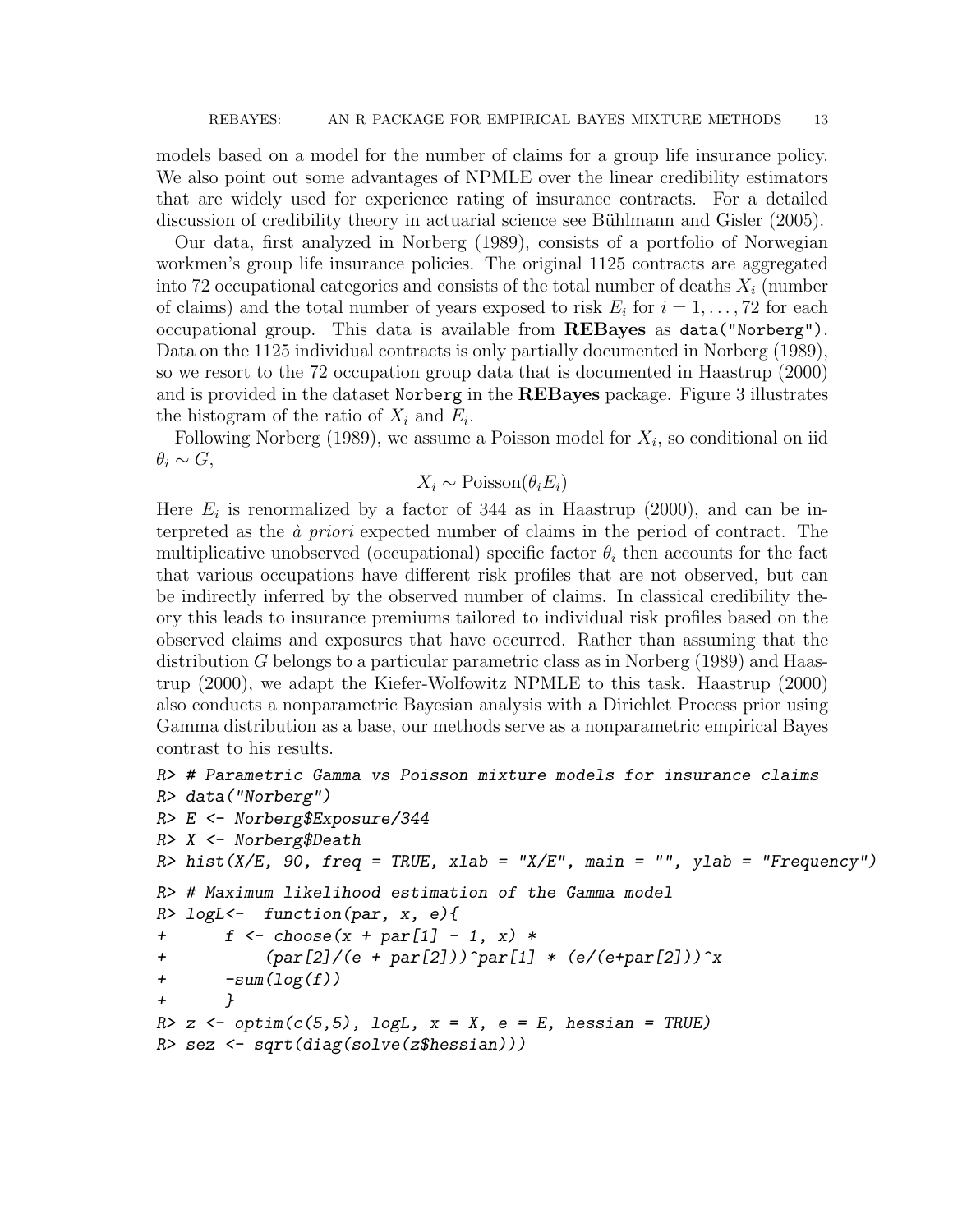

FIGURE 3. Histogram of Claims per Exposure for 72 occupation groups.

```
R > z \leftarrow z\par
R> # Estimation of the Poisson mixture model
R> f = Pmix(X, v = 1000, exposure = E, rt = 1e-8)R> # Now plot the comparison
R> par(mfrow=c(1,2))
R> plot(f$x,f$y/sum(f$y), type="l", xlab = expression(theta),
+ ylab = expression(f(theta)), ylim = c(0,1)R> lines(f$x, dgamma(f$x, shape = z[1], rate = z[2]), col = 2)
R> plot(f$x,(f$y/sum(f$y))^(1/3), type="l", xlab = expression(theta),
+ ylab = expression(f(theta)^{1/3}), ylim = c(0,1))
```
Figure 4 contrasts the NPMLE estimator with the corresponding parametric empirical Bayes estimates assuming that G follows a Gamma distribution. The main reason for adopting the Gamma mixing distribution is analytical convenience. With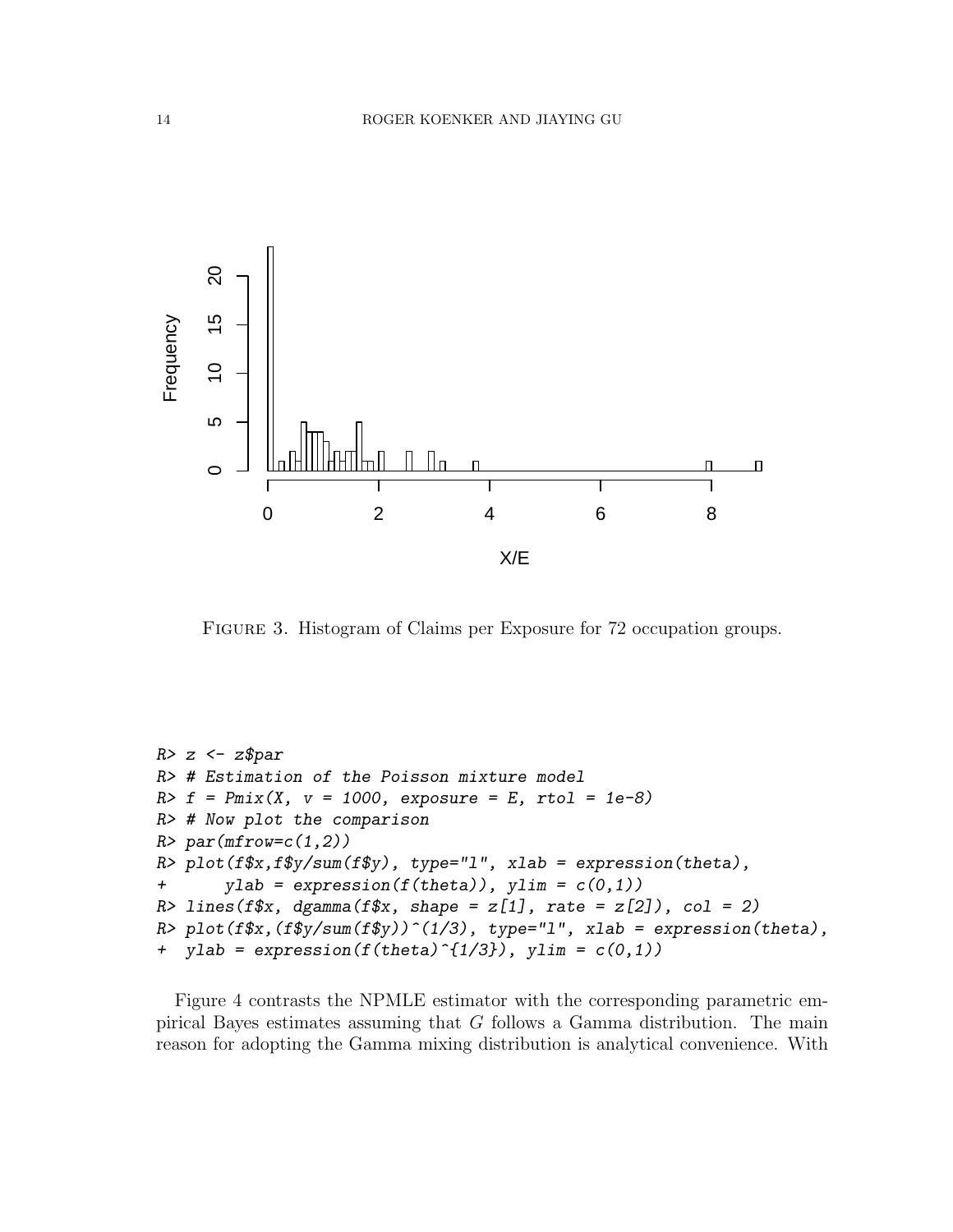

FIGURE 4. Estimated mixing distribution G for  $\theta$  for the group insurance data. The left panel depicts to the Kiefer-Wolfowitz NPMLE estimator for G with 1000 grid points. The right panel depicts the cube root of the mass associated with support points around 8. The smooth curve superimposed in the left panel corresponds to the parametric maximum likelihood estimate of the mixing density assuming G follows a Gamma distribution.

 $\theta_i \sim \text{Gamma}(\alpha, \beta)$ , the marginal distribution of  $X_i$  follows a negative binomial distribution

$$
g(X_i|E_i) = \int \frac{(\theta E_i)^{X_i} \exp(-\theta E_i)}{X_i!} \frac{\beta^{\alpha}}{\Gamma(\alpha)} \theta^{\alpha-1} \exp(-\beta \theta) d\theta
$$

$$
= \begin{pmatrix} X_i + \alpha - 1 \\ X_i \end{pmatrix} \left(\frac{\beta}{E_i + \beta}\right)^{\alpha} \left(\frac{E_i}{E_i + \beta}\right)^{X_i}
$$

The maximum likelihood estimates are  $\alpha = 6.02$  and  $\beta = 5.25$ . The credibility estimator of the risk per exposure leads to

$$
\hat{\theta}_i = \delta_i X_i / E_i + (1 - \delta_i) \mathbb{E}(\theta)
$$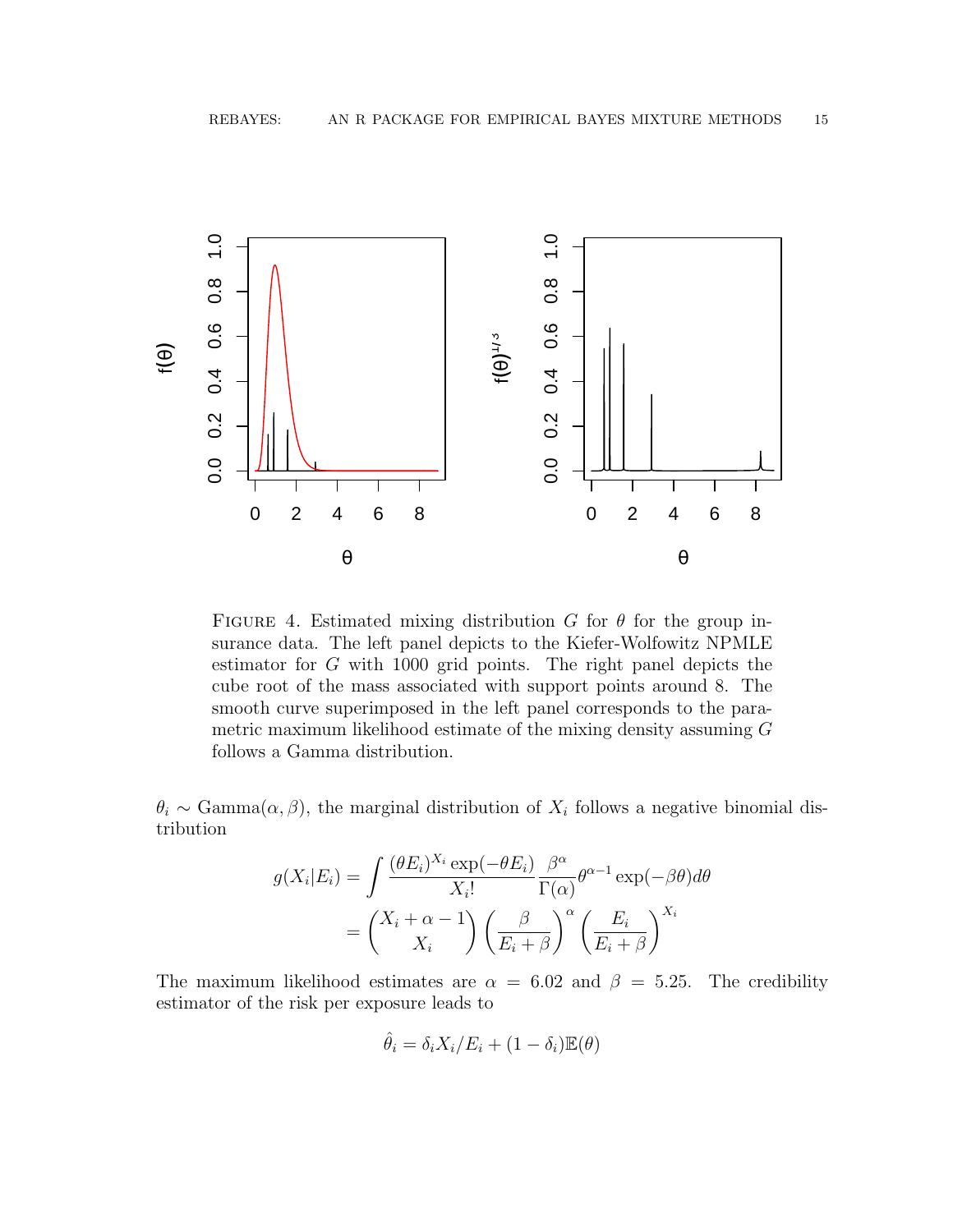with  $\mathbb{E}(\theta) = \int \theta dG(\theta)$  and  $\delta_i = \frac{\mathbb{V}(\theta)}{\mathbb{V}(\theta) + \mathbb{E}(\theta)}$  $\frac{\Psi(\theta)}{\Psi(\theta)+\mathbb{E}(\theta)/E_i}$ . Under the parametric assumption that G is Gamma $(\alpha, \beta)$ , it is easy to see that  $\mathbb{E}(\theta) = \alpha/\beta$  and  $V(\theta) = \alpha/\beta^2$ , hence  $\hat{\theta}_i = \frac{X_i + \alpha}{E_i + \beta}$  $\frac{X_i+\alpha}{E_i+\beta}$ , which is nothing but  $\mathbb{E}(\theta|X_i, E_i)$  from the Poisson-Gamma mixture model. The Gamma assumption on G leads to a convenient analytical form for the credibility estimator, but since it may produce a rather unrealistic estimator of the underlying mixing distribution the premium calculation of the parametric credibility estimator may be questionable.

In Figure 4 we see that although the majority of the support points seem to situated under the "umbrella" of the Gamma density, the Gamma distribution fails to detect the two outliers (Group 13 and Group 53, with  $X/E$  ratios equal to 8.89 and 7.98 respectively) that account for the remote mass point around 8. In the right panel of Figure 4, we plot the cube root of the estimated mixing distribution and magnify the very small yet important mass point around 8. One may argue that these two occupational groups could be viewed as outliers and hence should not be allowed to influence our views about the distribution of the unobserved risk factor  $\theta$ . However, an insurance company would ignore them at its peril.

For our general mixing distribution NPMLE estimator  $\hat{G}$ , the credibility estimator then becomes,

$$
\hat{\mu} = \mathbb{E}(\theta | X_i, E_i) = \frac{\int \theta \frac{(\theta E_i)^{X_i} \exp(-\theta E_i)}{X_i!} d\hat{G}(\theta)}{\int \frac{(\theta E_i)^{X_i} \exp(-\theta E_i)}{X_i!} d\hat{G}(\theta)}
$$

Figure 5 contrasts the  $\hat{\theta}_i$  based on the parametric Poisson-Gamma empirical Bayes estimator and those based on the nonparametric Poisson mixture model. We can see that for most of the occupational groups, the two estimators agree closely except for the two most extreme case (Group 13 and 53), that have the largest  $X/E$  ratio. The nonparametric empirical Bayes procedure, relying on the mass point associated with a much larger support point, produces substantially larger credibility estimator for these "riskier" groups, thereby justifying a higher premium. The Pmix function produces the Bayes rule automatically with an output denoted as dy, as illustrated in the code below.

```
R> # Bayes rules for insurance application
R> PBrule <- (X + z[1])/(E + z[2])R> NPBrule \leq- f$dy
R> plot(PBrule, NPBrule, cex = 0.5,
+ xlab = "P-EBayes", ylab = "NP-EBayes")
R> abline(c(0,1))
```
### 5. Fraility models in survival analysis

The notion of frailty to describe unobserved heterogeneity of population risks has become a familiar feature of demographic analysis since its introduction in Vaupel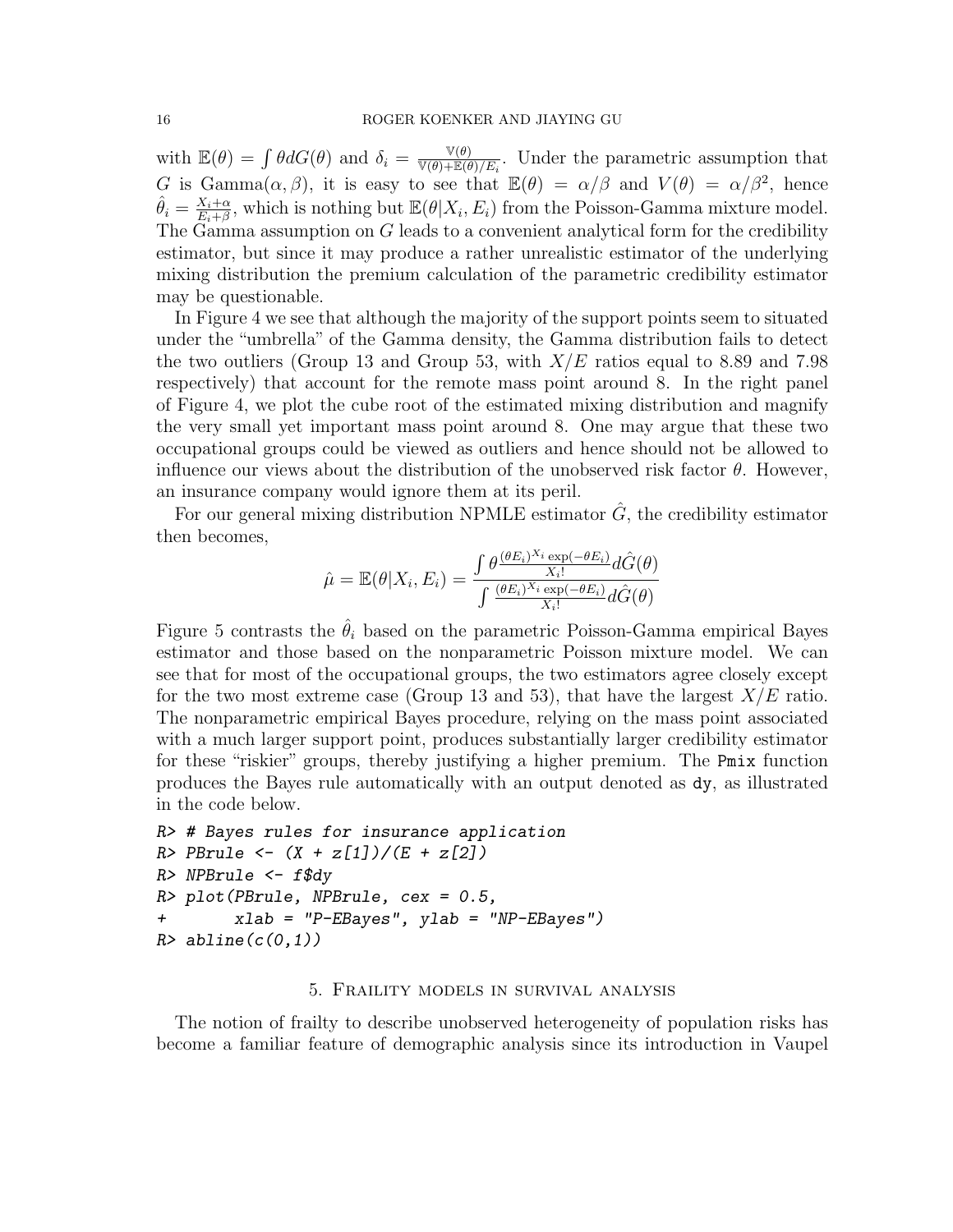

Figure 5. Comparison of the Parametric and the Nonparametric Empirical Bayes estimator of  $\theta_i$  for 72 occupation groups. As indicated by the 45 degree line there is good agreement between the parametric and nonparametric Bayes rules except for the two groups appearing in the upper right corner of the plot.

et al. (1979), and has gradually spread to other statistical domains. It is tempting to begin a survival analysis by specifying a simple parametric model for the survival distribution, say the Weibull, and then on further reflection decide that a more flexible approach is necessary. One way to introduce such flexibility is to consider mixtures of the original simple model, for example by letting the scale parameter of the Weibull be random. This sort of thinking leads to deeper concerns about the nature of randomness touched upon by Aalen et al. (2008). Do we really believe that individual subjects are assigned a scale parameter and then fated to draw a survival date from the corresponding Weibull? Or should we instead just regard the population survival distribution as adequately approximated by the scale mixture? In the absence of further information to distinguish subpopulations it is difficult to see how to untangle these two interpretations, and we will not try to pursue this. Instead, we will illustrate what can be done with our Kiefer-Wolfowitz apparatus in a reanalysis of the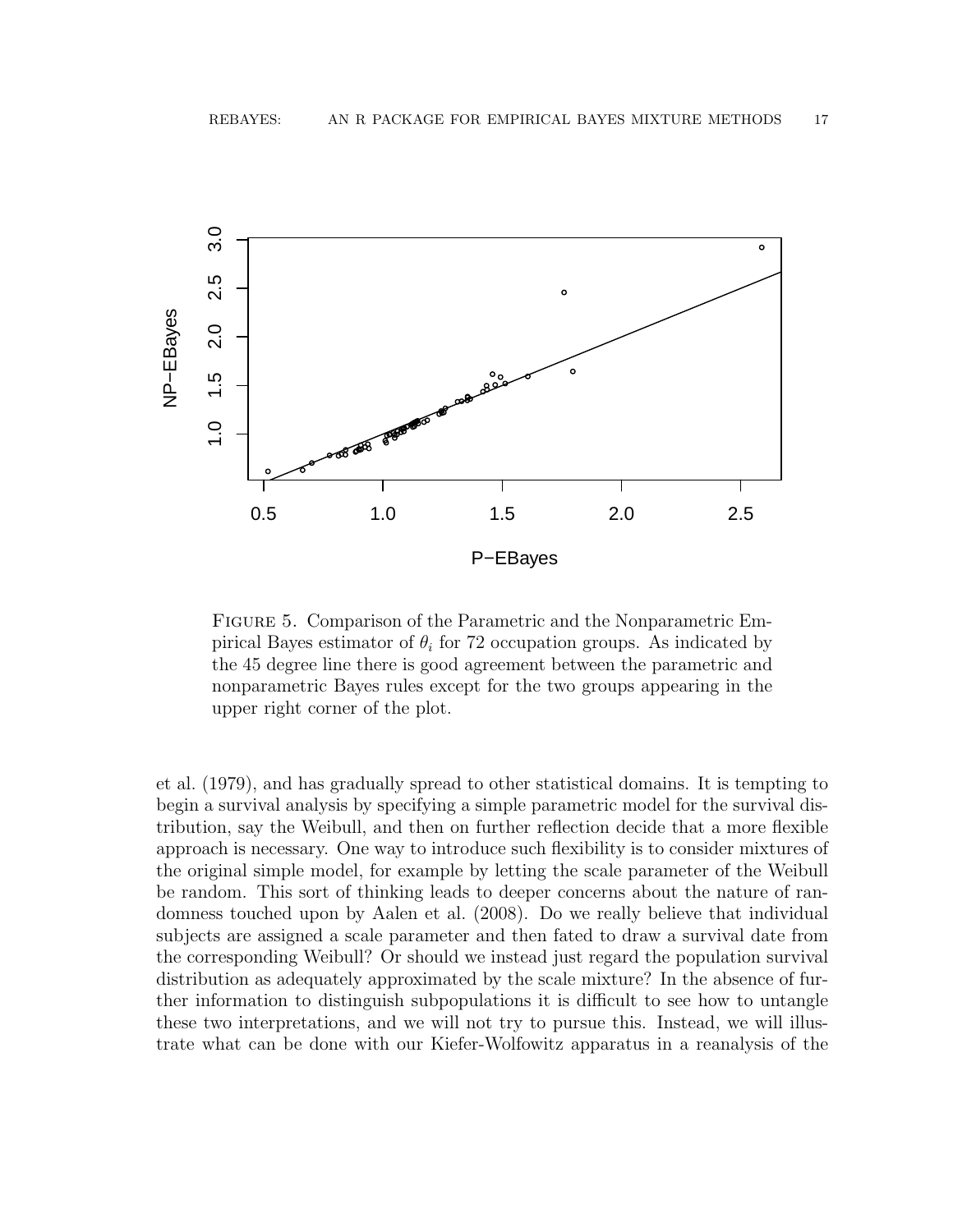influential Carey et al. (1992) experiments on medfly mortality. The primary objective of these experiments was to characterize the upper tail of the medfly mortality distribution, an endeavor that revealed several surprising biological features.

- Mortality rates *declined* at advanced ages, contrary to conventional biological wisdom that ageing was an inexorable process of physical decline,
- The survival distribution had an extremely heavy tail, contrary to the common view that each species had an explicit upper bound on survival propects,
- Gender cross-over in mortality rates gave males an advantage at early ages and females an advantage at advanced ages, reversing expectations from other species.

In the largest of the three experiments reported in Carey et al. (1992), 1.2 million Mediterranean fruit flies (Ceratitis Capitata) were raised in a large facility in Mexico,

"...Pupae were sorted into one of five size classes using a pupal sorter. This enabled size dimorphism to be eliminated as a potential source of sex-specific mortality differences. Approximately, 7,200 medflies (both sexes) of a given size class were maintained in each of 167 mesh covered, 15 cm by 60 cm by 90 cm aluminum cages. Adults were given a diet of sugar and water, ad libitum, and each day dead flies were removed, counted and their sex determined ..."

Data from this experiment is available from the **REBayes** with further details documented there.

All three of the principle conclusions of the study are illustrated in Figure 6. As specified in the code fragment below we compute daily death counts by age and gender, allowing us to plot raw mortality rates by gender. We then estimate the Weibull mixture model using gender specific Weibull shape parameters as described in Koenker and Gu (2013). As illustrated in the displayed code, given the estimated mixing distribution it is easy to compute the hazard functions of the corresponding mixture distributions.

```
R> data("flies")
R> attach(flies)
R> # Weibull hazard function
R> hweibull \leq function(s, alpha, lambda, f){
+ Lambda<-outer((lambda*s)^(alpha),exp(f$x))
+ Surv <- exp(-Lambda) %*% f$y/sum(f$y)
+ A <- matrix(0, length(s), length(f$x))
+ for (i in 1:length(s)){
+ for (j in 1:length(f$x))
+ A[i,j] <- dweibull(s[i],shape=alpha,
+ \qquad \qquad scale = lambda^(-1) * (exp(f$x[j]))^(-1/alpha))
+ }
+ g \leftarrow A \% * \% f \y
```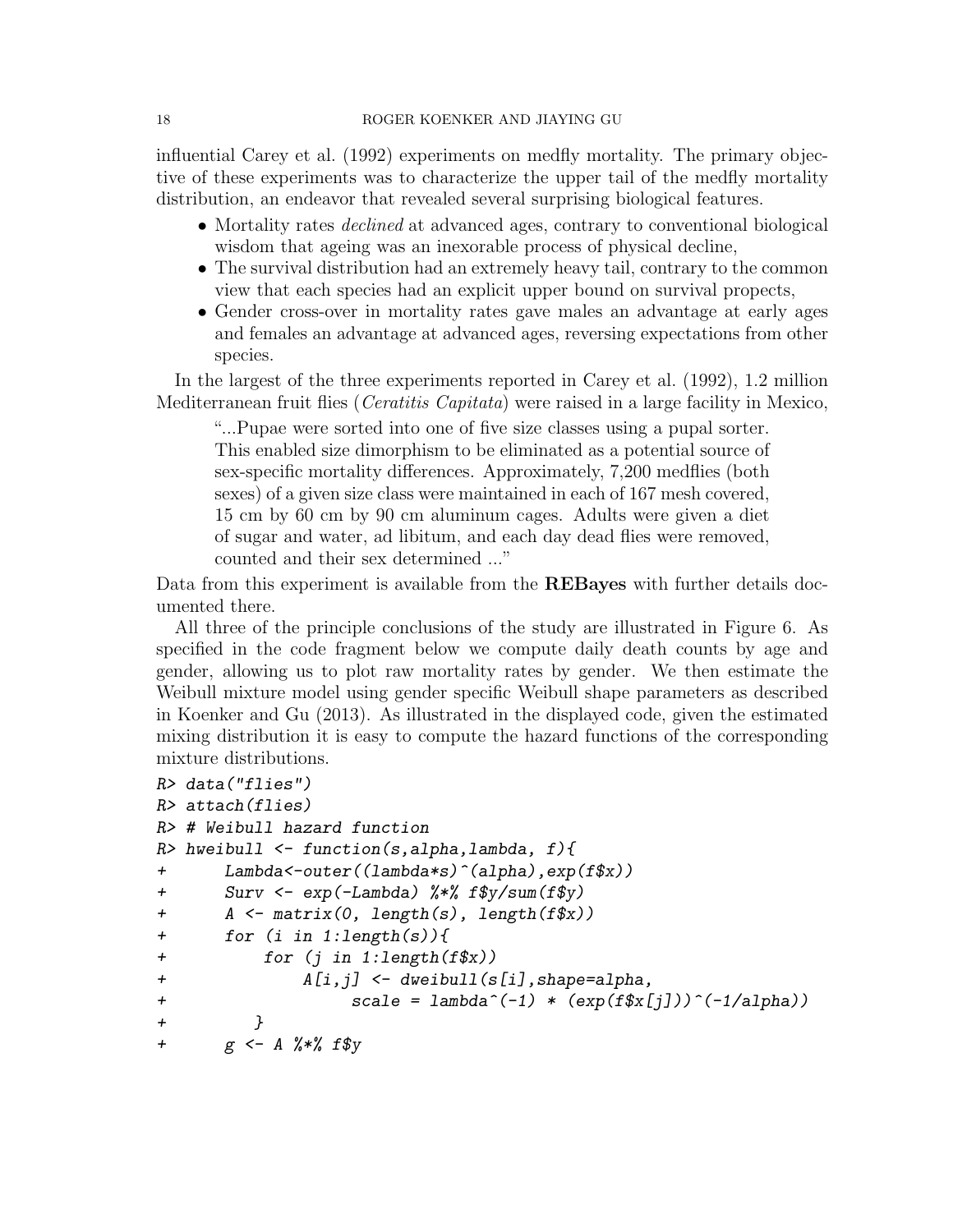```
+ g/(sum(g)*Surv)
+ }
R> ahat <- c(2.793, 2.909) # Gender specific Weibull shape parameters
R> counts <- tapply(num,list(age,female),"sum")
R> cols \leq c("black", "grey")
R> labs <- c("Male","Female")
R> # Plot raw and estimated hazard functions by gender
R> for(g in 1:2){
+ gc <- counts[!is.na(counts[,g]),g]
+ freq <- gc/sum(gc)
+ day <- as.numeric(names(gc))
+ atrisk <- rev(cumsum(rev(gc)))
+ h <- rev(diff(rev(c(atrisk,0))))/atrisk
+ fW \leq Weibullmix(day, m = 5000, alpha = ahat[g], weight = freq)
+ hW <- hweibull(day, alpha = ahat[g], lambda = 1, fW)
+ if(g == 1){
+ plot(day[1:100],hW[1:100],type="l", xlim = c(0,110),
+ ylim = c(0,.20), xlab = "Day", ylab = "Hazard")
+ points(day[1:100], h[1:100], cex = 0.7)
+ }
+ else{
+ lines(day[1:120],hW[1:120],col = cols[2])
+ points(day[1:100], h[1:100], cex = 0.7, col = cols[2])
+ }
+ legend("topleft", labs, lty = rep(1,2), lwd = 1.5, col=cols)
+ }
```
# Warning in KWDual(A, d, w,  $\ldots$ ): estimated mixing distribution has some negative values:

A controversial aspect of the Carey experiment was the effect of cage density. Critics claimed that flies raised in more crowded cages would be more likely to die earlier. To investigate whether differences in initial cage density had a significant impact on mortality we can consider a model in which density enters as a linear multiplicative scale shift in the Weibull model, that is the baseline Weibull scale becomes  $\theta_0 \exp(d_i \beta)$  where  $d_i$  denotes initial cage density. To estimate the density effect parameter,  $\beta$ , we simply evaluate the profiled likelihood on a grid of values on the interval [−1, 1], yielding Figure 7. This exercise yields a point estimate of about  $\hat{\beta} = -0.5$  that is quite precise, at least if we are to believe the confidence bounds implied by the classical Wilks,  $2 \log \lambda \sim \chi_1^2$ , theory. Leaving the reliability of such intervals to future investigation, we conclude simply that the negative estimated coefficient implies that higher density shifts the survival distribution to the right, thus prolonging lifetimes, and directly contradicting the conjecture of the Carey critics. This finding is confirmed by other methods, see for example Koenker and Geling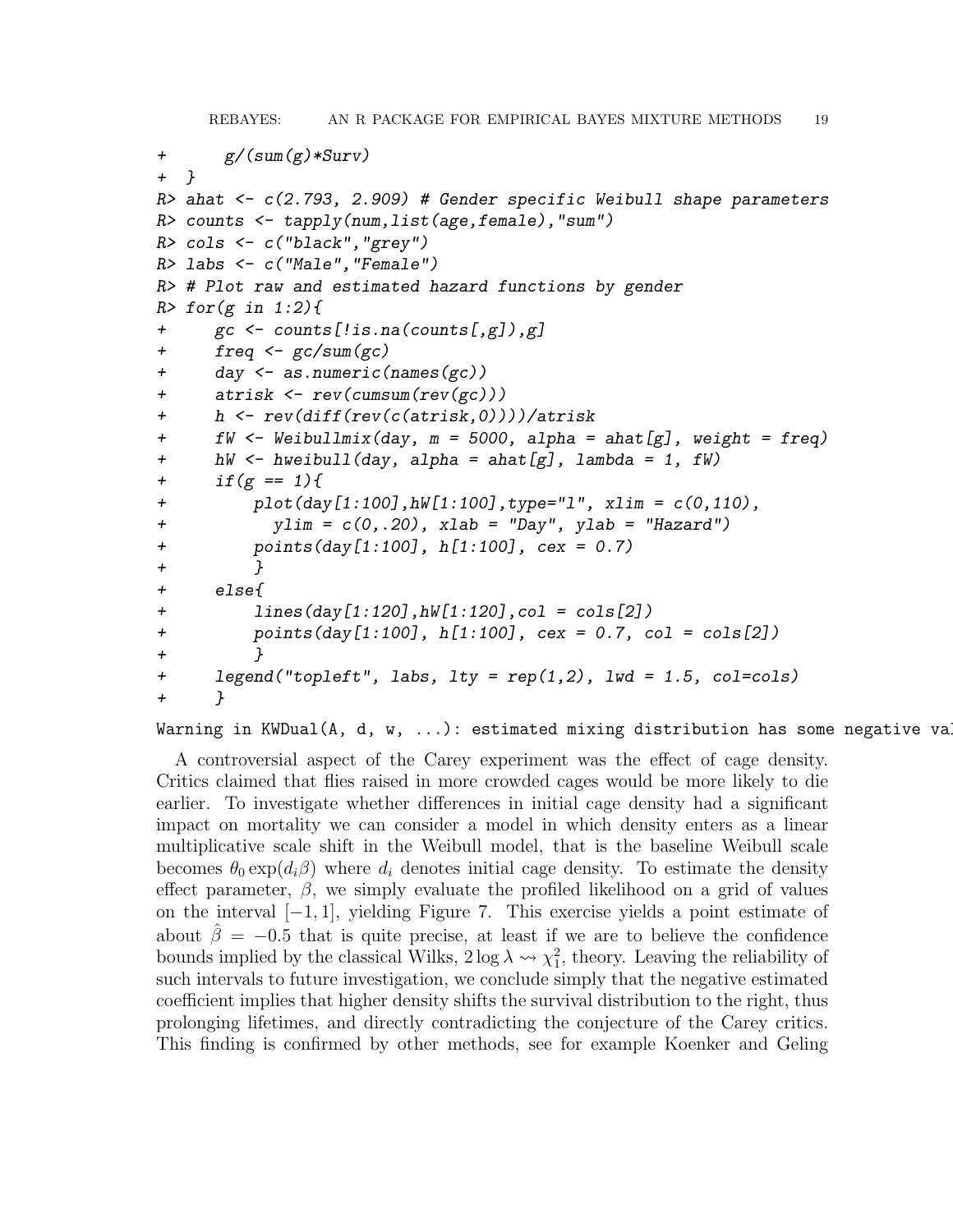

FIGURE 6. Raw and estimated mortality rates for Carey medflies by gender

(2001) where similar results are reported for both the Cox model and several quantile regression models. Profile likelihood is not always so successful in models of this type, for a cautionary lesson involving estimation of the Weibull shape parameter see Koenker and Gu (2013).

```
R> # Profile likelihood estimation of initial cage density effect
R> counts <- tapply(num,list(age, begin),"sum")
R> freq \leq c(counts)
R> day <- as.numeric(dimnames(counts)[[1]])
R> den <- as.numeric(dimnames(counts)[[2]])
R> day \leftarrow rep(day, 165)
R> den \leq rep(den, each = 136)
R > s \leftarrow !is.na(freq)
R> day \leftarrow day [s]R> den \leq den[s]
R> freq \leftarrow freq[s]/sum(freq[s])
R> beta <- -10:10/10
R> logL \leq beta
R> for(i in 1:length(beta)){
+ f \leftarrow \text{Weibullmix}(day, m = 500, alpha = 2.95,
```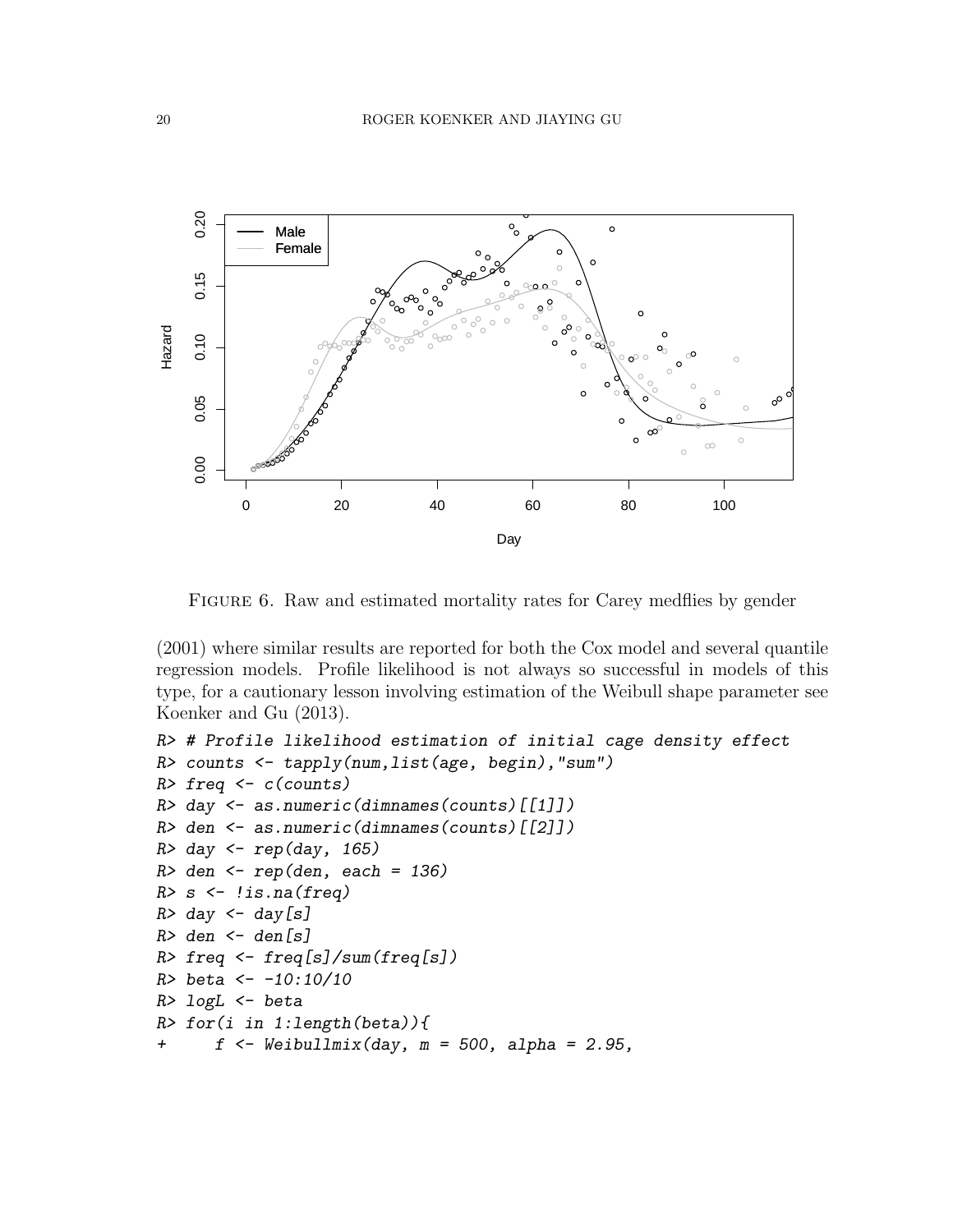

Figure 7. Initial Cage Density Effect in the Weibull Mixture Model: Profile Log Likelihood (in 1000's) for the cage density effect with 0.95 (Wilks) confidence interval in blue.

```
+ lambda = exp(beta[i]*den), weight = freq)
+ logL[i] <- f$logLik
+ }
R> plot(beta, logL/1000, cex = 0.5, xlab = expression(beta),
+ ylab = "Profile Likelihood")
R> lines(beta, logL/1000)
R> # Wilks interval for cage density effect
R> fsp <- splinefun(beta, max(logL) - logL - qchisq(.95,1)/2)
R> blo <- uniroot(fsp,c(-1,-.5))$root
R> bhi \leftarrow uniroot(fsp,c(-.5, 0))$root
R> polygon(c(blo,bhi,bhi,blo), c(-40,-40,-30,-30), col = "lightblue")
```
5.1. MedLife: Fly-by-night insurance for Mediterranean fruit flies. Imagine that you have been engaged by MedLife<sup>™</sup> to design life insurance contracts for medflies of various ages. To keep things relatively simple, suppose that you are not allowed to discriminate on the basis of gender or other observable characteristics, like pupal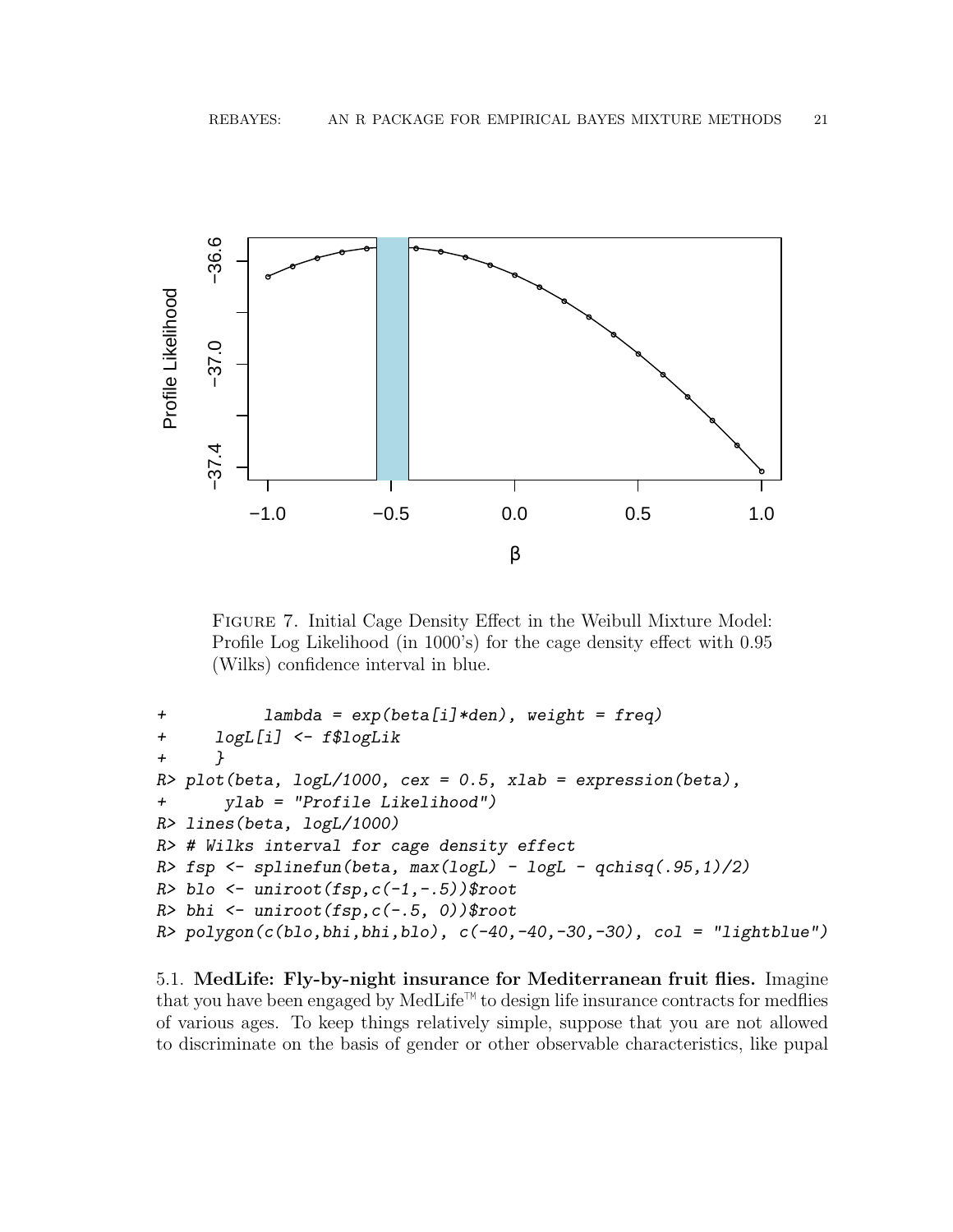size or initial cage density. How should we compute an actuarially fair premium for a medfly of age T for a policy that pays 1, if the fly dies between T and  $T + k$ . We will resist speculating on who the beneficiaries of these policies might be or how double indemnity might be adjudicated. Instead, we will compare our nonparametric Weibull mixture approach with a more conventional parametric method that assumes gamma frailty for the Weibull model.

Let's begin by comparing hazard function estimates for the parametric and nonparametric specifications. When the frailty distribution is gamma, so,

$$
h(z) = \frac{\nu^{\eta}}{\Gamma(\eta)} z^{\eta - 1} e^{-\nu z},
$$

it is convenient to restrict the mean frailty to be one, so  $\nu = \eta$  and denote  $\delta = 1/\eta$ . Then for the Weibull base model with hazard function,  $a(t) = (\alpha/\beta)(t/\beta)^{\alpha-1}$  and cumulative hazard,  $A(t) = (t/\beta)^{\alpha}$ , we can write the unconditional hazard and survival functions for the population as,

$$
\lambda(t) = a(t)/(1 + \delta A(t))
$$

and

$$
S(t) = (1 + \delta A(t))^{-1/\delta}.
$$

This yields the loglikelihood,

$$
\ell(\alpha, \beta, \delta | t) = \sum_{i=1}^{n} \log a(t_i) - (1 + 1/\delta) \log(1 + \delta A(t_i)).
$$

```
R> # Parametric Gamma fraility vs nonparametric Weibull mixture model
R> GammaFrailty \leq function(pars, age, num, hazard = FALSE){
+ alpha <- pars[1]
+ beta <- pars[2]
+ delta <- pars[3]
+ a <- (alpha/beta) * (age/beta)^(alpha - 1)
+ A <- (age/beta)^alpha
+ if(hazard)
+ z \leq a/(1 + delta * A)+ else
+ z \leftarrow -sum(num * (log(a) - (1 + 1/delta)* log(1 + delta * A)))+ z
+ }
R > pars \leftarrow c(5, 20, 1)R> z <- optim(pars, GammaFrailty, age = age, num = num)
R> fitG \leq z$par
R> fitW <- Weibullmix(day, m = 5000, alpha = 2.95, weights = freq)
R > s <- 1:110
R> day \leftarrow day [s]
```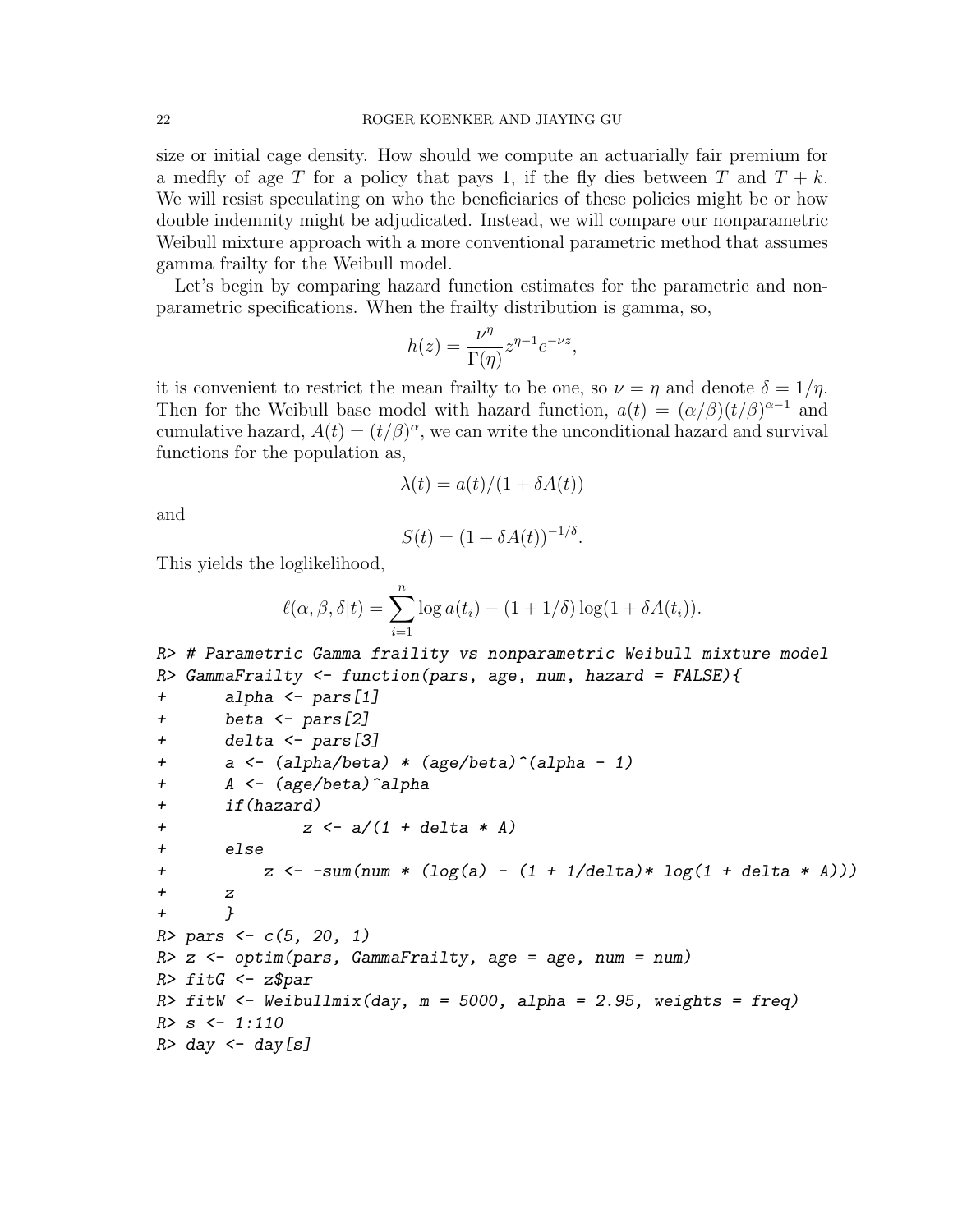

Figure 8. Parametric versus Nonparametric Estimates of Medfly Mortality Rates

```
R> hazard \leq hazard [s]
R> plot(day, hazard, cex = 0.5)
R> lines(day, GammaFrailty(z$par,day,num, hazard = TRUE), lty = 2)
R> hW <- hweibull(day, alpha = 2.95, lambda = 1, fitW)
R > lines(day, hW, col = 2)
R> legend("topright", c("NPMLE", "Gamma"), col = 2:1, lty = 1:2)
```
Estimating the parametric gamma fraility model by maximum likelihood is straightforward as indicated in the code above, giving  $(\hat{\alpha}, \hat{\beta}, \hat{\delta}) = (3.08, 21.12, 0.41)$ , and yielding the hazard function shown in Figure 8. We superimpose the raw mortality rates and the hazard function based on our Kiefer-Wolfowitz NPMLE based on the full sample without distinguishing medfly gender. While the parametric gamma model is capable of capturing the declining portion of the hazard, it is not sufficiently flexible to adapt to the finer features of the observed mortality rates.

Conditional on a draw of  $\theta$  from the frailty distribution, the premium for a fly of age  $T = t$  is,

$$
p(t|\theta) = \frac{F(t+1|\theta) - F(t|\theta)}{S(t|\theta)},
$$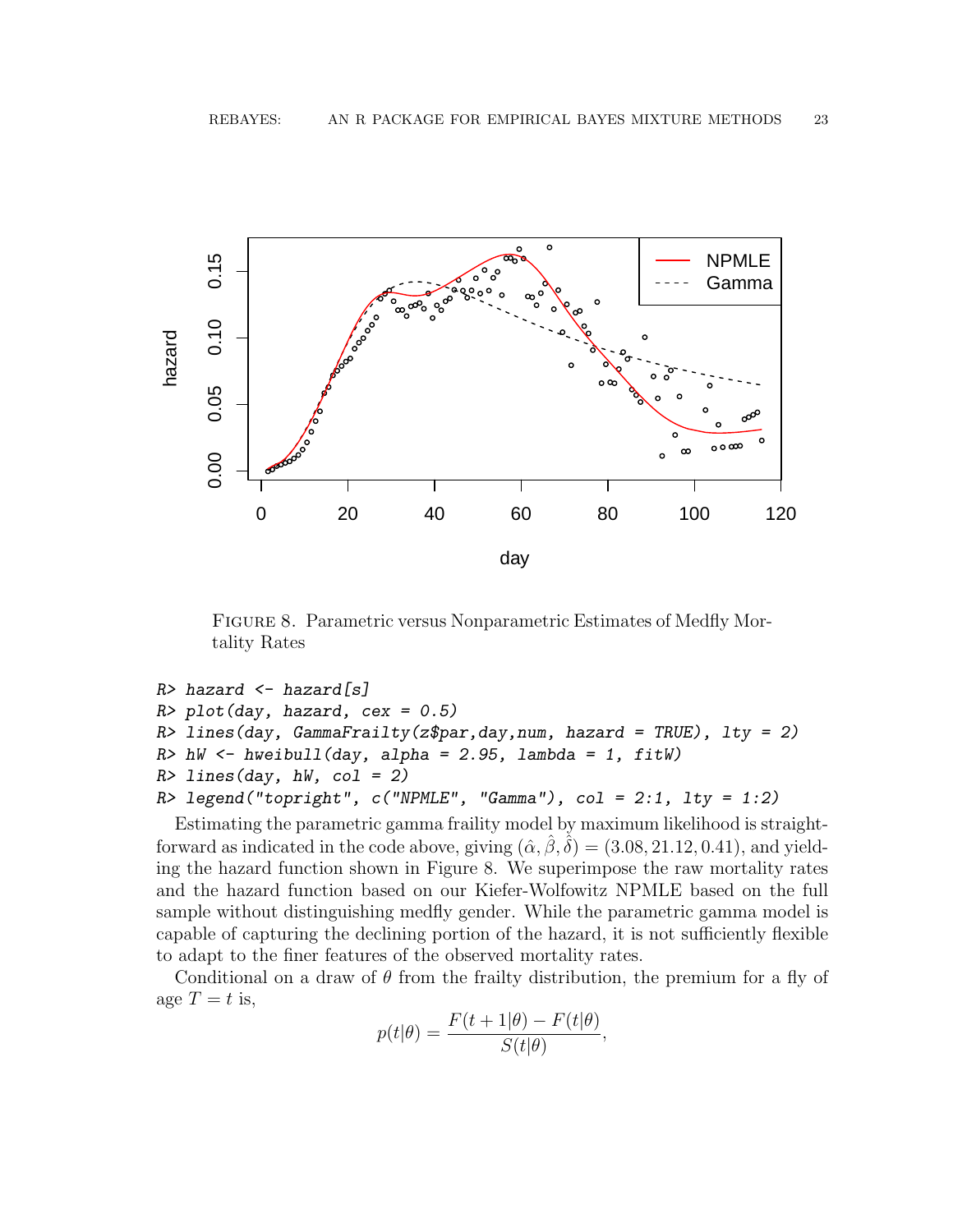and integrating with respect to  $\theta$  we have the unconditional premium,

$$
p(t) = \int \frac{F(t+1|\theta) - F(t|\theta)}{S(t|\theta)} h(\theta|t) d\theta,
$$

where  $h(\theta)$  is the unconditional frailty density, and

$$
h(\theta|t) \equiv h(\theta|T > t) = \frac{S(t|\theta)h(\theta)}{S(t)} = \frac{\exp(-\theta A(t))h(\theta)}{\int \exp(-\theta A(t))h(\theta)d\theta}.
$$

is the corresponding conditional frailty density. The need to condition the frailty distribution on t may seem odd, but a moment's reflection reveals that mass associated with high frailty values that would imply that subjects would die very quickly, must surely be downweighted once subjects attain an age at which having these values is highly improbable. This is illustrated in Figure 9 where we depict the estimated, conditional frailty based on our NPMLE at four different ages. To exaggerate the magnitude of the smaller mass points of the NPMLE we have plotted the cube root of the density. It is clear that the relatively small mass point at  $log(\theta) = -3.4$  at age 1.5, by age 20 is no longer visible; flies with such a large frailty would almost surely be dead by age 20.

```
R> # Conditional fraility at various ages
R> Gfrailt \leq function(age, fit){
+ alpha <- fit[1]
+ beta \leftarrow fit[2]+ delta <- fit[3]
+ A <- (age/beta)^alpha
+ (1 + delta * A)^{-}(-1/delta)+ }
R> frailt <- function(v, t, alpha, fit){
+ f_v = fit\frac{\partial y}{\partial x} fiv = fit\frac{\partial y}{\partial y}+ g = sum(exp(-v * (t^{\texttt{a}1}pha))* fv)+ \exp(-v * (t^{\texttt{a}1}pha)) * fv/g+ }
R> par(mfrow = c(2,2))
R> v <- exp(fitW$x)R> for(t in c(1.5, 20, 60, 100)){
+ plot(log(v), frailt(v, t, alpha = 2.95, fitW)^(1/3), type="l",
+ main = paste("age =", t),
+ xlab = expression(log(theta)),
+ ylab = expression(h(\text{theta}, t)^{1/3})+ }
```
In Figure 10 we plot the ten-day term life insurance premium for medflies at various ages for both the parametric gamma model and the nonparametric model. By varying the parameter  $k$  in the **premium** function one can control the term of the life insurance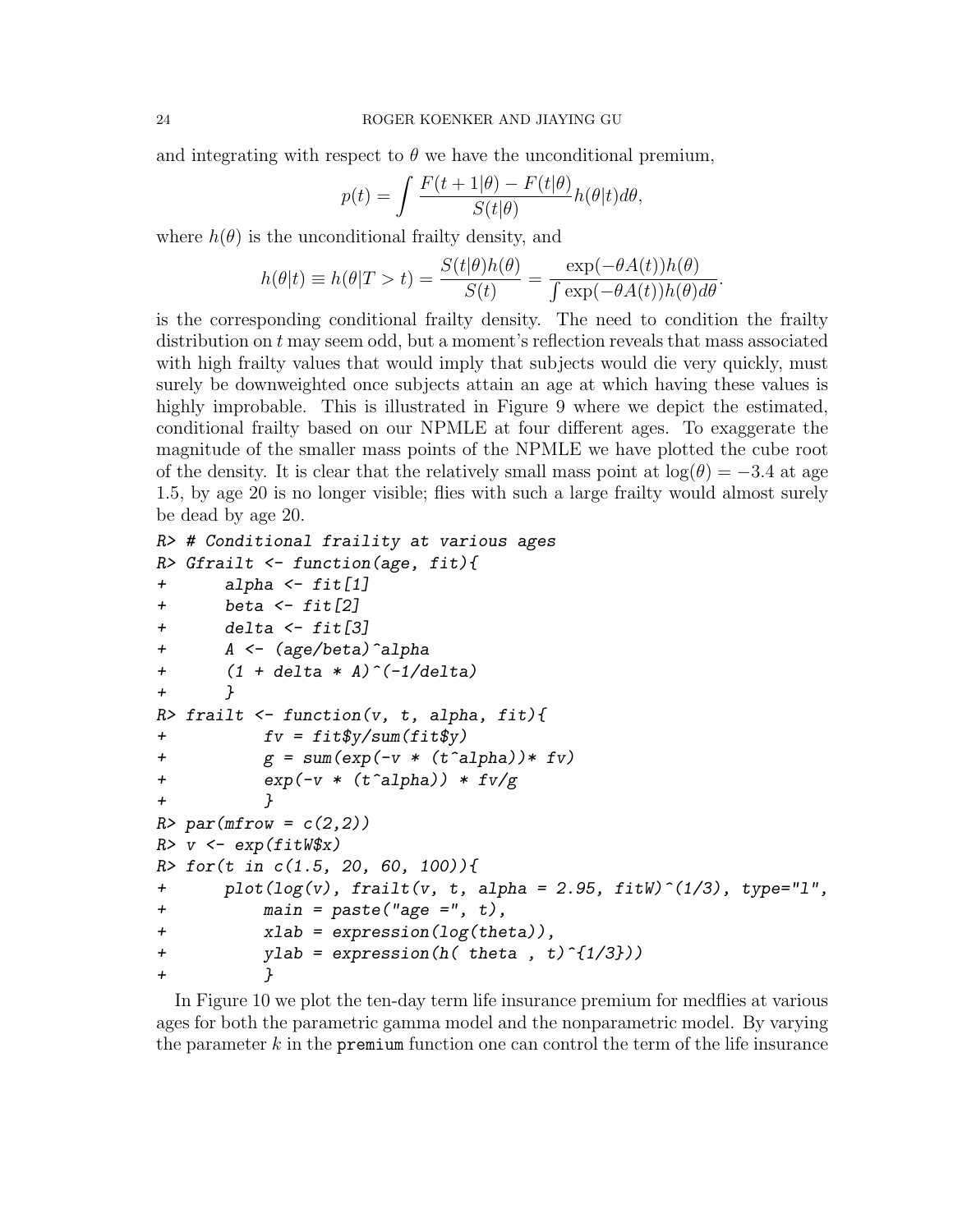

Figure 9. Conditional Frailty at Various Ages: Note that the cube root of the frailties have been plotted to accentuate the smaller mass points

policy. In the figure  $k = 10$  and the premia profile is somewhat smoother than the instantaneous hazard depicted in Figure 8. Again we see that the gamma model captures the basic shape of the nonparametric rate structure, but misses some of the nuances.

```
R> # Life insurance premia for medflies of various ages
R> premium <- function(v, t, k = 1, alpha, fit){
```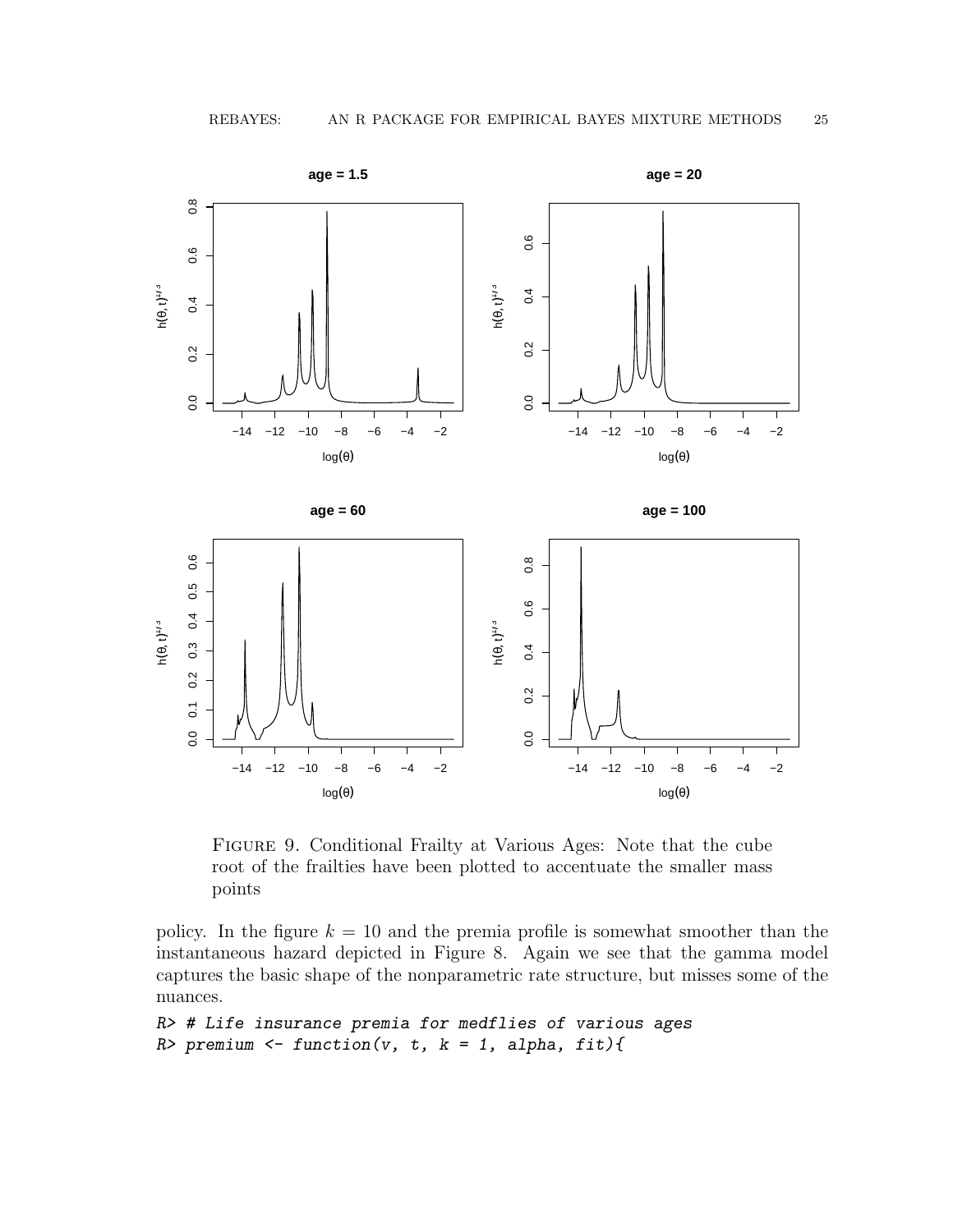```
+ if("Weibullmix" %in% class(fit)) {
+ R \lt + t
+ for(i in 1:length(t)){
+ D \leq - \exp(-v * t[i] \text{`alpha}) - \exp(-v * (t[i] + k) \text{`alpha})+ D <- D/exp(-v * t[i]^alpha)
+ D[is.nan(D)] <- 1
+ R[i] <- sum(D * frailt(v, t[i], alpha, fit))
+ }
+ }
+ else
+ R <- (Gfrailt(t,fit) - Gfrailt(t+k, fit))/Gfrailt(t, fit)
+ R
+ }
R> v <- exp(fitW$x)R > R <- premium(v, day, k = 10, alpha = 2.95, fitW)
R> plot(day, R, type = "1", col = 2, ylab = "Premium")
R > R <- premium(v, day, k = 10, alpha = 2.95, fitG)
R> lines(day, R, lty = 2)
R> legend("topright", c("NPMLE", "Gamma"), col = 2:1, lty = 1:2)
```
# 6. Conclusion

We have described a new approach to computing the nonparametric maximum likelihood estimator of Kiefer and Wolfowitz for a general class of mixture models as implemented in the R package REBayes, and illustrated its application in a variety mixture model settings. The approach exploits recent developments in convex optimization as implemented in the Mosek environment of Andersen (2010). Koenker and Mizera (2014a) surveys a broader range of such developments. In addition to the capabilities intended for mixture models the REBayes package contains the function medde for norm and shape constrained density estimation. Further details on medde methods may be found in Koenker and Mizera (2010) and the REBayes documentation.

## 7. Acknowledgements

The authors wish to thank Ivan Mizera for many helpful discussions at the early stages of the development of the REBayes package, thanks too for very constructive comments from two referees. This research was partially supported by NSF grant SES-11-53548.

# **REFERENCES**

Aalen O, Borgan O, Gjessing H. 2008. Survival and Event History Analysis. Springer-Verlag.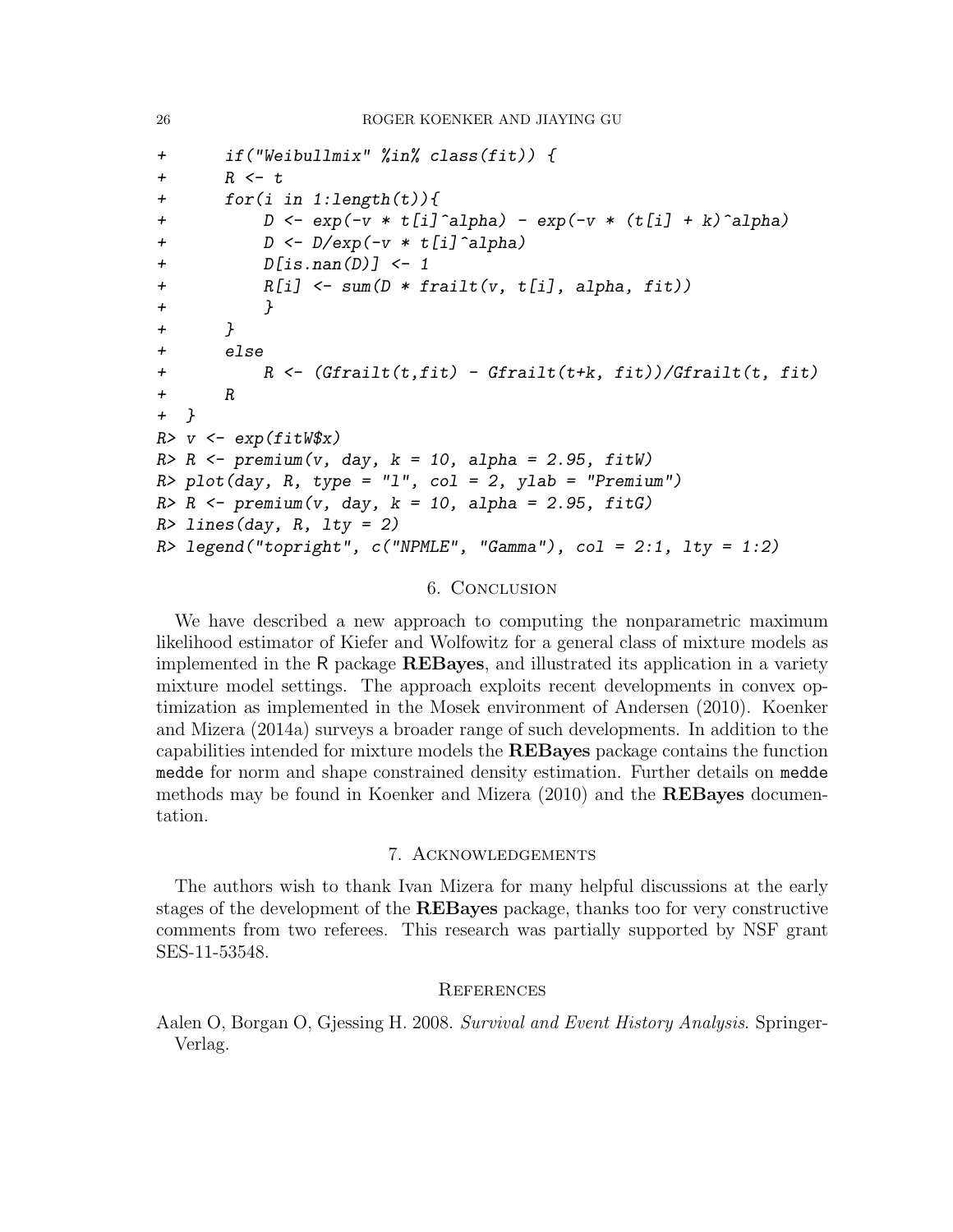

Figure 10. Ten-Day Term Life Insurance Premia for Medflies of Various Ages

- Andersen ED. 2010. The Mosek optimization tools manual, version 6.0. Available from http://www.mosek.com.
- Brown L. 2008. In-season prediction of batting averages: A field test of empirical Bayes and Bayes methodologies. The Annals of Applied Statistics 2: 113–152.
- Brown L, Greenshtein E. 2009. Nonparametric Empirical Bayes and Compound Decision Approaches to Estimation of a High Dimensional Vector of Normal Means. The Annals of Statistics 37: 1685–1704.
- Bühlmann H, Gisler A. 2005. A Course in Credibility Theory and its Applications. Springer-Verlag.
- Carey J, Liedo P, Orozco D, Vaupel J. 1992. Slowing of mortality rates at older ages in large medfly cohorts. Science 258: 457–61.
- Castillo I, van der Vaart A. 2012. Needles and straw in a haystack: Posterior concentration for possibly sparse sequences. Annals of Statistics 40: 2069–2101.
- Dicker LH, Zhao SD. 2016. High-dimensional classification via nonparametric empirical bayes and maximum likelihood inference. Biometrika Forthcoming.
- Dyson F. 1926. A method for correcting series of parallax observations. Monthly Notices of the Royal Astronomical Society 86: 686–706.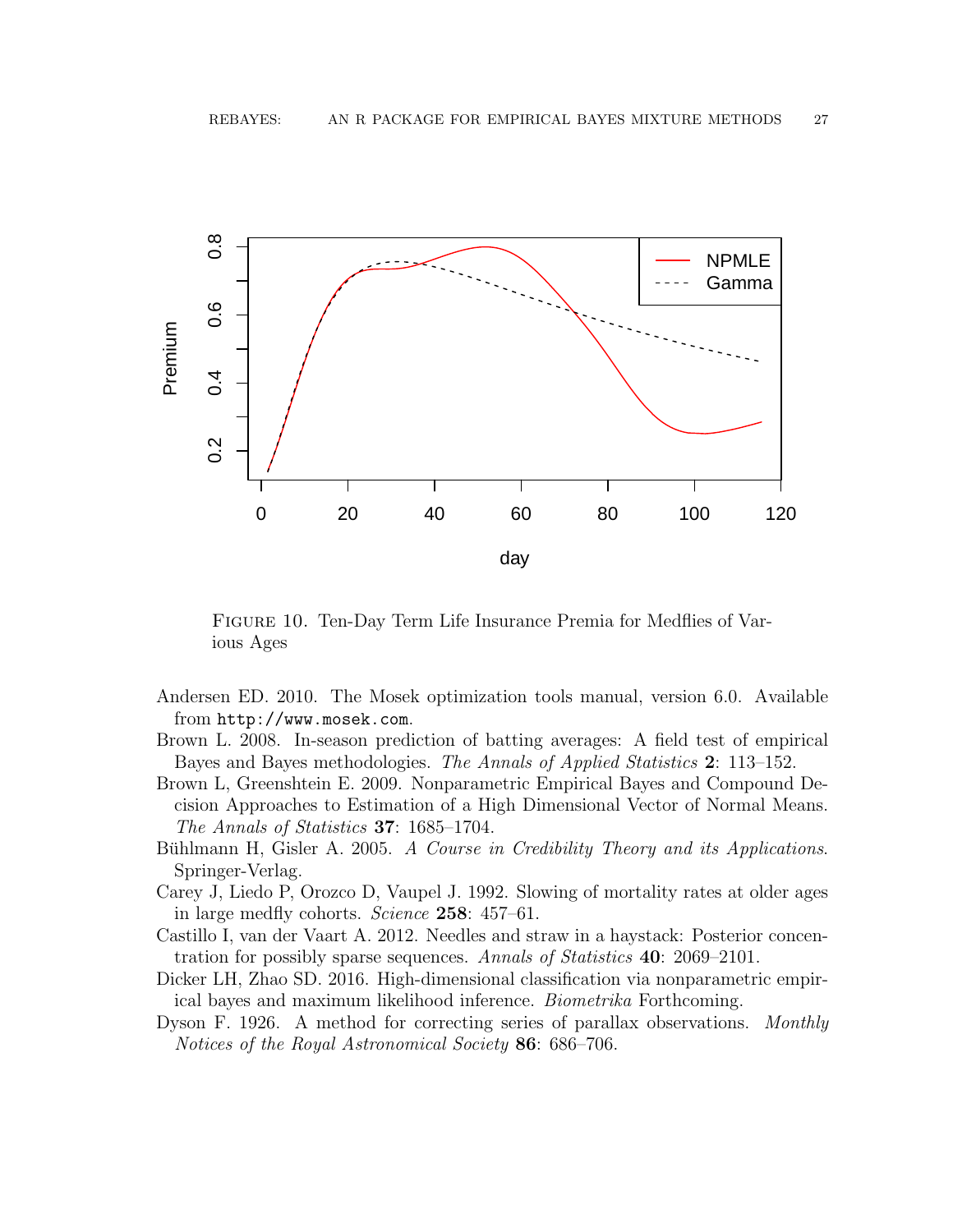Edgeworth F. 1888. A mathematical theory of banking. J. Royal Stat Soc 51: 113– 127.

- Efron B. 2008. Simultaneous inference: When should hypothesis testing problems be combined? The Annals of Applied Statistics 2: 197–223.
- Efron B. 2010. Large-Scale Inference: Empirical Bayes Methods for Estimation, Testing, and Prediction. Cambridge U. Press: Cambridge.
- Efron B. 2011. Tweedie's formula and selection bias. Journal of the American Statistical Association 106: 1602–1614.
- Efron B. 2016. Empirical bayes deconvolution estimates. Biometrika 103: 1–20.
- Friberg HA. 2012. Users guide to the R-to-Mosek interface. Available from http://rmosek.r-forge.r-project.org.
- Gu J, Koenker R. 2016a. Empirical Bayesball remixed: Empirical Bayes methods for longitudinal data. Journal of Applied Econometrics Forthcoming.
- Gu J, Koenker R. 2016b. On a problem of Robbins. International Statistical Review 84: 224–244.
- Gu J, Koenker R. 2016c. Unobserved heterogeneity in income dynamics: An empirical Bayes perspective. J. of Economic and Business Statistics Forthcoming.
- Haastrup S. 2000. Comparison of some Bayesian analyses of heterogeneity in group life insurance. Scand. Actuarial J. : 2-16.
- Heckman J, Singer B. 1984. A method for minimizing the impact of distributional assumptions in econometric models for duration data. Econometrica 52: 63–132.
- Jara A, Hanson T, Quintana F, Muller P, Rosner G. 2011. DPpackage: Bayesian ¨ semi- and nonparametric modeling in R. Journal of Statistical Software 40: 1–30. URL http://www.jstatsoft.org/v40/i05/
- Jiang W, Zhang CH. 2009. General Maximum Likelihood Empirical Bayes Estimation of Normal Means. The Annals of Statistics 37: 1647–1684.
- Jiang W, Zhang CH. 2015. Generalized likelihood ratio test for normal mixtures. Statistica Sinica Forthcoming.
- Johnstone I, Silverman B. 2004. Needles and Straw in Haystacks: Empirical Bayes Estimates of Possibly Sparse Sequences. The Annals of Statistics : 1594–1649.
- Johnstone IM, Silverman BW. 2005. Ebayesthresh: R and s-plus programs for empirical bayes thresholding. Journal of Statistical Software 12: 1–38.
- Kiefer J, Wolfowitz J. 1956. Consistency of the maximum likelihood estimator in the presence of infinitely many incidental parameters. The Annals of Mathematical Statistics 27: 887–906.
- Koenker R. 2013. Adaptive estimation of regression parameters for the Gaussian scale mixture model. In Beran J, Feng Y, Hebbel H (eds.) Empirical Economic and Financial Research: A Festschrift for Siegfried Heiler. Springer-Verlag, 373–378.
- Koenker R. 2014. A Gaussian compound decision bakeoff. Stat 3: 12–16.
- Koenker R, Geling O. 2001. Reappraising medfly longevity: A quantile regression survival analysis. J. of Am. Stat. Assoc. **96**: 458–468.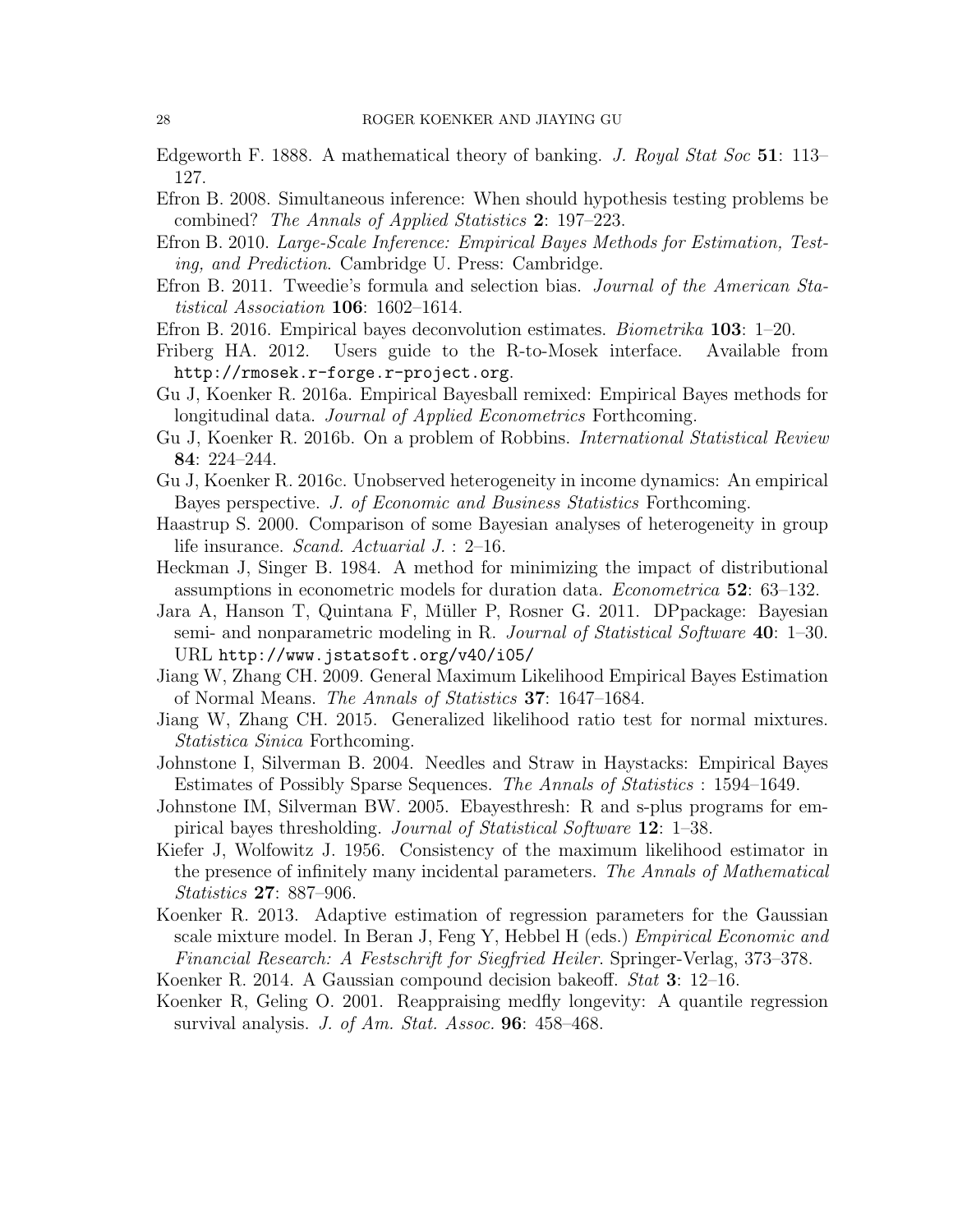- Koenker R, Gu J. 2013. Frailty, profile likelihood and medfly mortality. In Lahiri S, Schick A, Sengupta A, Sriram T (eds.) Contemporary Developments in Statistical Theory: A Festschrift for Hira Lal Koul. Springer-Verlag, 227–237.
- Koenker R, Mizera I. 2010. Quasi-Concave Density Estimation. The Annals of Statistics 38: 2998–3027.
- Koenker R, Mizera I. 2014a. Convex optimization in r. Journal of Statistical Software 60.
- Koenker R, Mizera I. 2014b. Convex optimization, shape constraints, compound decisions and empirical Bayes rules. J. of Am. Stat. Assoc. 109: 674–685.
- Laird N. 1978. Nonparametric maximum likelihood estimation of a mixing distribution. Journal of the American Statistical Association 73: 805–811.
- Lindsay B. 1983. The geometry of mixture likelihoods: A general theory. The Annals of Statistics 11: 86–94.
- Liu J. 1996. Nonparametric hierarchical Bayes via sequential imputations. The Annals of Statistics 24(3): 911–930.
- Martin R, Walker SG. 2014. Asymptotically minimax empirical Bayes estimation of a sparse normal mean. Electronic Journal of Statistics 8: 2188–2206.
- Mukherjee G, Brown LD, Rusmevichientong P. 2016. Efficient empirical bayes prediction under check loss using asymptotic risk estimates. Available from: https://arxiv.org/abs/1511.00028.
- Norberg R. 1989. Experience rating in group life insurance. Scand. Actuarial J. : 194–224.
- Pearson K. 1894. Contributions to the mathematical theory of evolution. Phil. Trans. Roy. Soc. London A 185: 71–110.
- Robbins H. 1950. A generalization of the method of maximum likelihood; estimating a mixing distribution (preliminary report). The Annals of Mathematical Statistics 21: 314–315.
- Robbins H. 1951. Asymptotically subminimax solutions of compound statistical decision problems. In Proceedings of the Berkeley Symposium on Mathematical Statistics and Probability, volume I. University of California Press: Berkeley, 131–149.
- Robbins H. 1956. An empirical Bayes approach to statistics. In Proceedings of the Third Berkeley Symposium on Mathematical Statistics and Probability, volume I. University of California Press: Berkeley, 157–163.
- Robbins H. 1982. Estimating many variances. In Gupta S, Berger JO (eds.) Statistical Decision Theory and Related Topics III, volume 2. Academic Press: New York, 75– 85.
- Sun W, Cai TT. 2007. Oracle and adaptive compound decision rules for false discovery rate control. Journal American Statistical Association 102: 901–912.
- Sun W, McLain AC. 2012. Multiple testing of composite null hypotheses in heteroscedastic models. Journal of the American Statistical Association 107: 673–687.